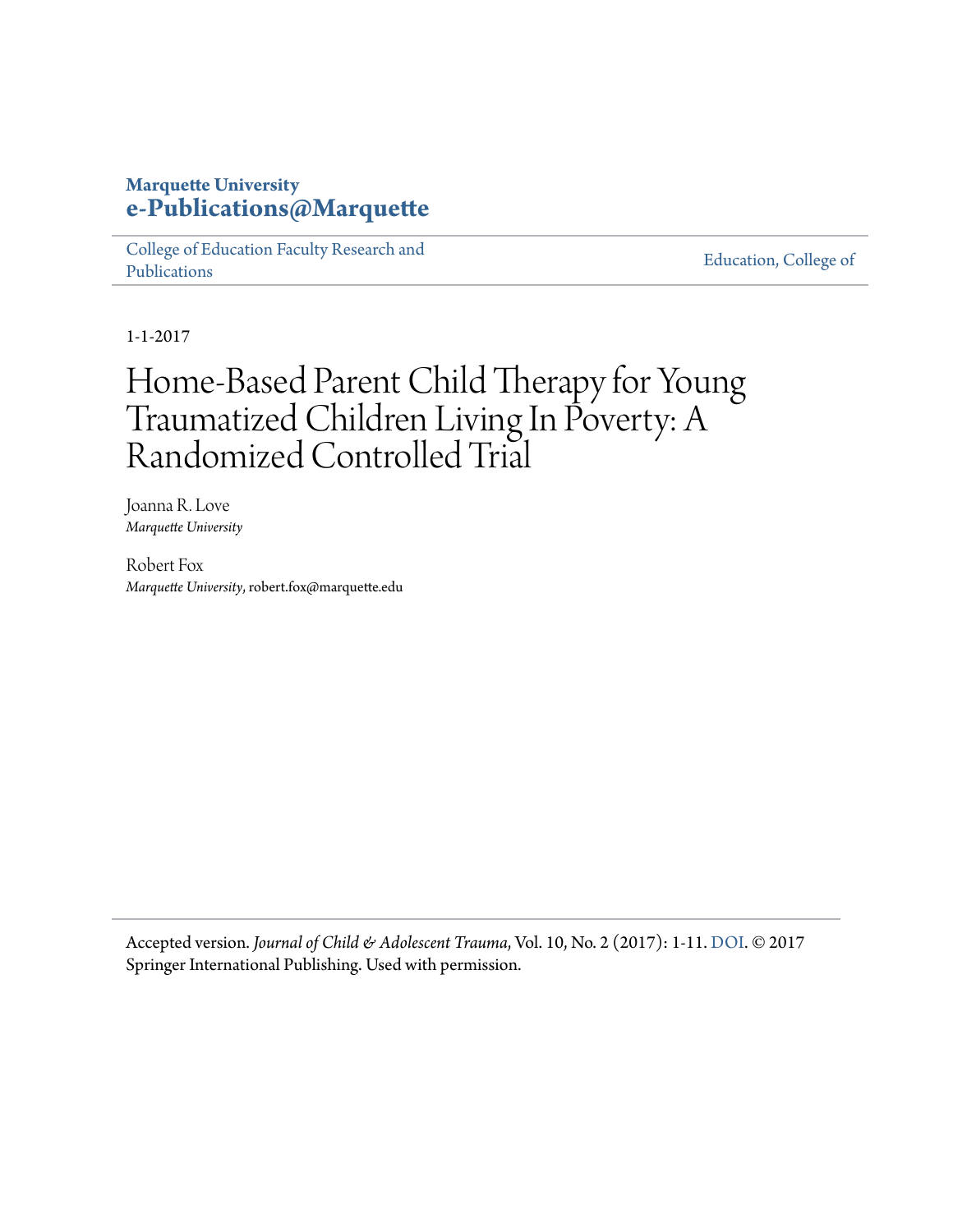# Running Head: HOME-BASED PARENT CHILD THERAPY

Home-Based Parent Child Therapy for Young Traumatized Children Living In Poverty:

A Randomized Controlled Trial

Joanna R. Love and Robert A. Fox

Marquette University

# **REVISED MANUSCRIPT**

# **Accepted in the** *Journal of Child and Adolescent Trauma, June 2017*

# Author Note

This research was supported in part by grants from Charles D. Jacobus Family Foundation, Greater Milwaukee Foundation, Helen Bader Foundation, Hearst Foundation, Roger and Cindy Schaus Family, Substance Abuse and Mental Health Services Administration (Grant SM063056), United Way and the Zilber Family Foundation.

Correspondence concerning this article should be addressed to Robert A. Fox, Professor, Marquette University, Department of Counselor Education and Counseling Psychology, College of Education, Schroeder Complex, P. O. Box 1881, Milwaukee WI 53201-1881. E-mail: [robert.fox@marquette.edu;](mailto:robert.fox@marquette.edu) Phone: 414-288-1469. Joanna R. Love, M.A., doctoral student, Marquette University, Department of Counselor Education and Counseling Psychology, College of Education, Schroeder Complex, P. O. Box 1881, Milwaukee WI 53201-1881. E-mail: [Joanna.love@marquette.edu.](mailto:Joanna.love@marquette.edu)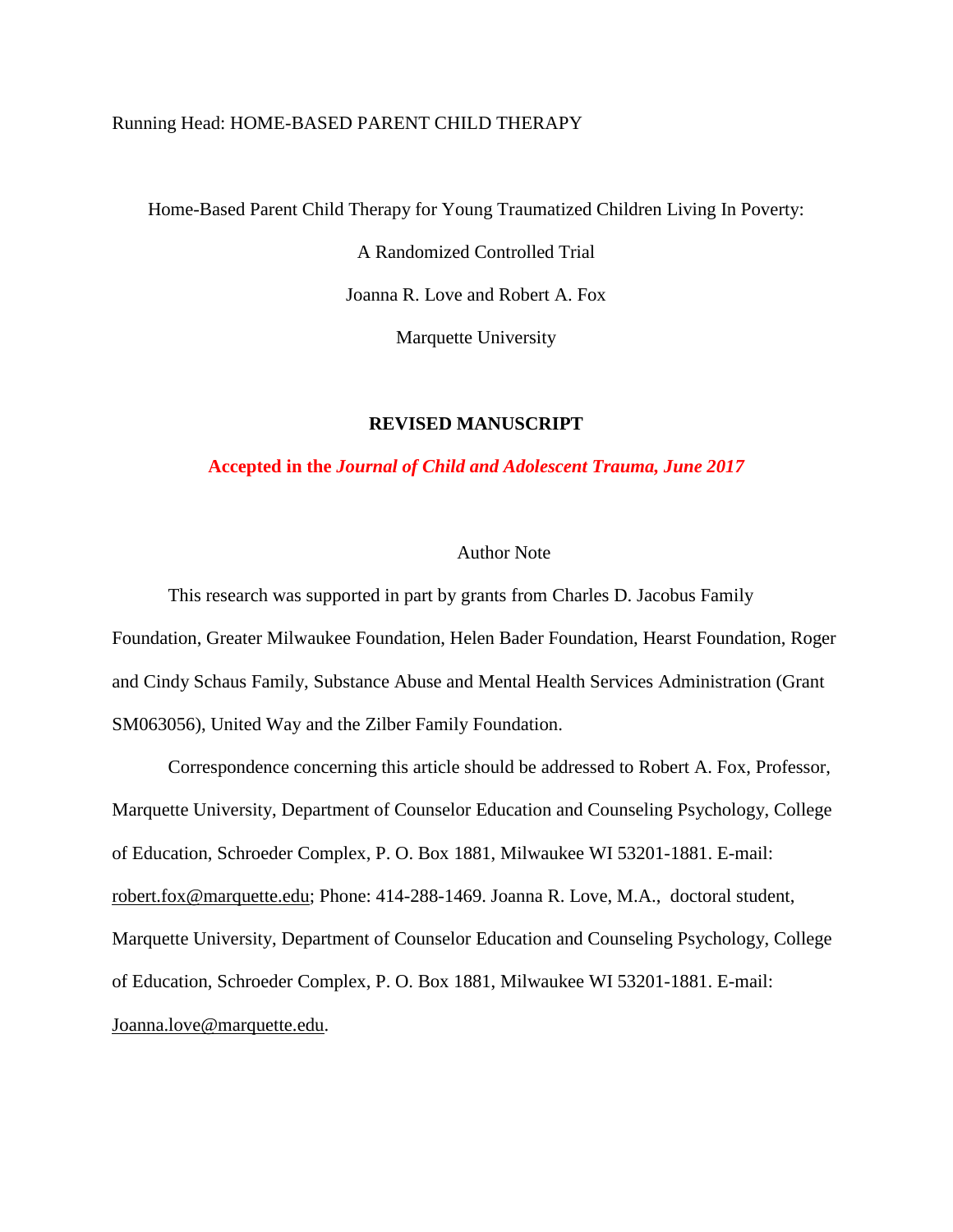#### **Abstract**

A randomized control trial was used to evaluate the effectiveness of a home-based, parent-and-child therapy program specifically developed for toddlers and preschoolers living in poverty with trauma symptoms. Sixty-four children 5-years of age and younger were referred to a community-based clinic for behavior problems and emotional difficulties. All children had experienced one or more potentially traumatic events and met the *DSM-5's* criteria for *Post-Traumatic Stress Disorder in Children Six Years of Age and Younger*. All families received government assistance indicating that their income met the federal definition for poverty. Participants were randomly assigned to either immediate treatment or wait list control groups. Significant between-group differences on all post-treatment measures were found. After the waitlist group completed treatment, significant improvements for both groups were found on all measures at six-weeks follow-up. Outcomes included reductions in challenging behaviors and emotional symptoms of trauma, improved caregiver-child relationships, and increased caregiver adherence to treatment strategies. This study offers support for early intervention of children with trauma symptoms and identifies the clinical challenges and advantages of providing therapy services in a home setting for very young children in poverty.

*Keywords*: home-based trauma treatment, young children, poverty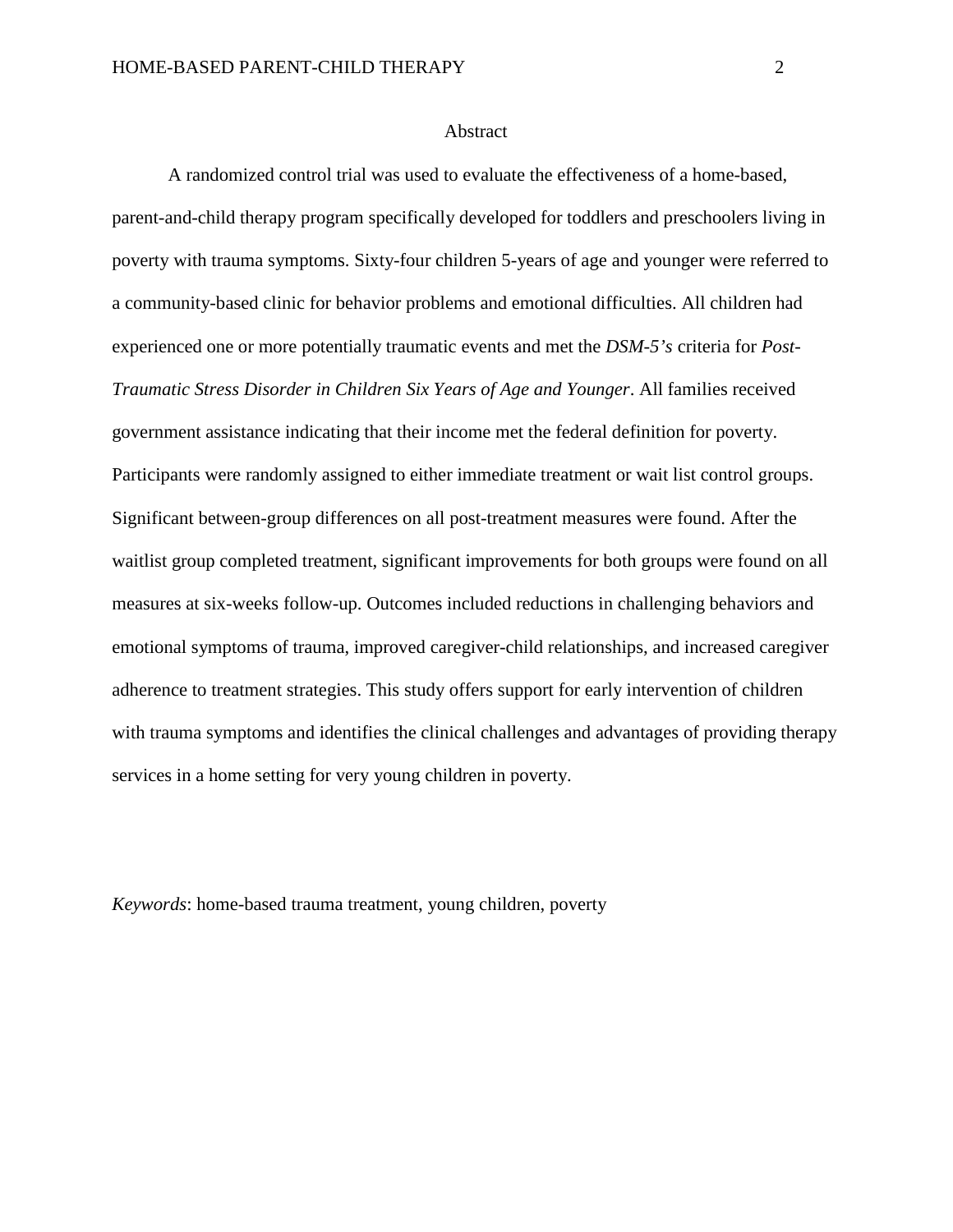Home-Based Parent-Child Therapy for Young Traumatized Children Living in Poverty:

# A Randomized Controlled Trial

Many children are adversely affected by traumatic experiences. In 2014, 700,358 children experienced substantiated abuse or neglect in the United States (U.S. Department of Health & Human Services, 2016). It has been estimated that about 60% of children are victims of physical abuse, 5% of children are victims of sexual abuse; and 40% of children have witnessed domestic or community violence (Finkelhor, Ormond, & Turner, 2009). Unfortunately, even very young children are not protected from experiencing traumatic events. Rather, children under the age of five-years-old are one of the highest risk groups for experiencing traumatic incidents, including physical and sexual abuse, neglect, and witnessing violence (Lieberman, Chu, Van Horn, & Harris, 2011). One report estimated that 26% of children in a healthy birth cohort would witness or experience a potentially traumatic event before the age of four-years-old (Briggs-Gowan, Ford, Fraleigh, McCarthy, & Carter, 2010). Complicating the picture further, young children from families exposed to urban poverty face a disproportionate risk of exposure to trauma due to factors associated with poverty such a living in unsafe neighborhoods, racial discrimination, and the challenges associated with daily living (Collins et al., 2010). These early stressful experiences can alter the brain's architecture and physiologic stress response systems of a developing child. Moreover, the resulting toxic stress from trauma in early childhood can have significant, harmful long-term psychological and physical health consequences (Shonkoff et al., 2012). Therefore, early intervention that addresses the impact of toxic stress is essential for the long-term well-being of our children.

The field of early childhood mental health is evolving, but there still is a relative lack of empirical research regarding treatment for very young children (birth to five years of age) who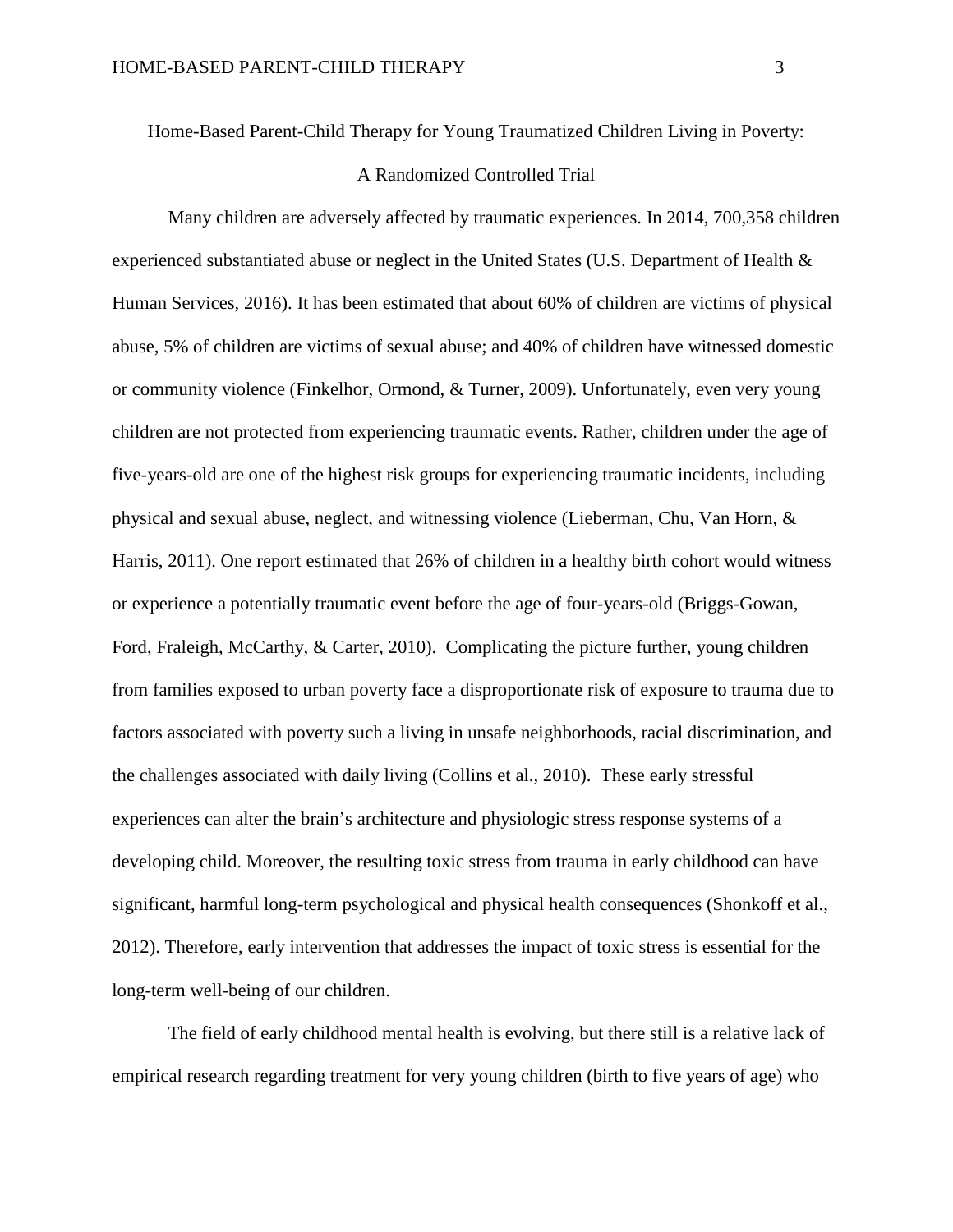have experienced trauma (Chu & Lieberman, 2010). The need for effective trauma-informed therapy is even more salient for children living in poverty, who are disproportionately more likely to experience potentially traumatizing events (Lieberman, Chu, Van Horn, & Harris, 2011). Some evidence-based trauma therapy programs have been developed for use with children such as Trauma-Focused Cognitive Behavioral Therapy (TF-CBT; Cohen, Mannarino, & Deblinger, 2006) and the Attachment, Self-Regulation, and Competency program (ARC; Arvidson et al., 2011; Blaustein & Kinniburgh, 2010). An even smaller number of traumainformed therapy programs are designed specifically for children under five years old, such as Child-Parent Psychotherapy (CPP; Lieberman & Van Horn, 2008) and Attachment and Biobehavioral Catch-up (ABC; Bernard, Dozier, Bick, Lewis-Morrarty, Lindhiem, & Carlson, 2012). While some of these trauma therapy programs have conducted efficacy research with diverse, low-income populations, these treatment programs rarely provide additional details regarding how to use a culturally-informed approach with families living in poverty. For example, research has found that effective therapy with families living in poverty often involves using a collaborative approach in setting goals for treatment and allows for flexibility within the therapy process. While some of the evidence-based treatment programs are intended to be tailored depending on the needs of the family, goals are typically determined by the nature of the program. Moreover, the completion of some long-term programs (such as CPP and ARC, both which recommend about 50 treatment sessions) may not be feasible for families with multiple life stressors. Furthermore, the design of some treatment programs requires a stricter adherence to a treatment manual, which may not allow for the kind of flexibility necessary when working in the context of families living in poverty. For example, the use of TF-CBT is reportedly contraindicated in situations where a caregiver also has untreated trauma, mental health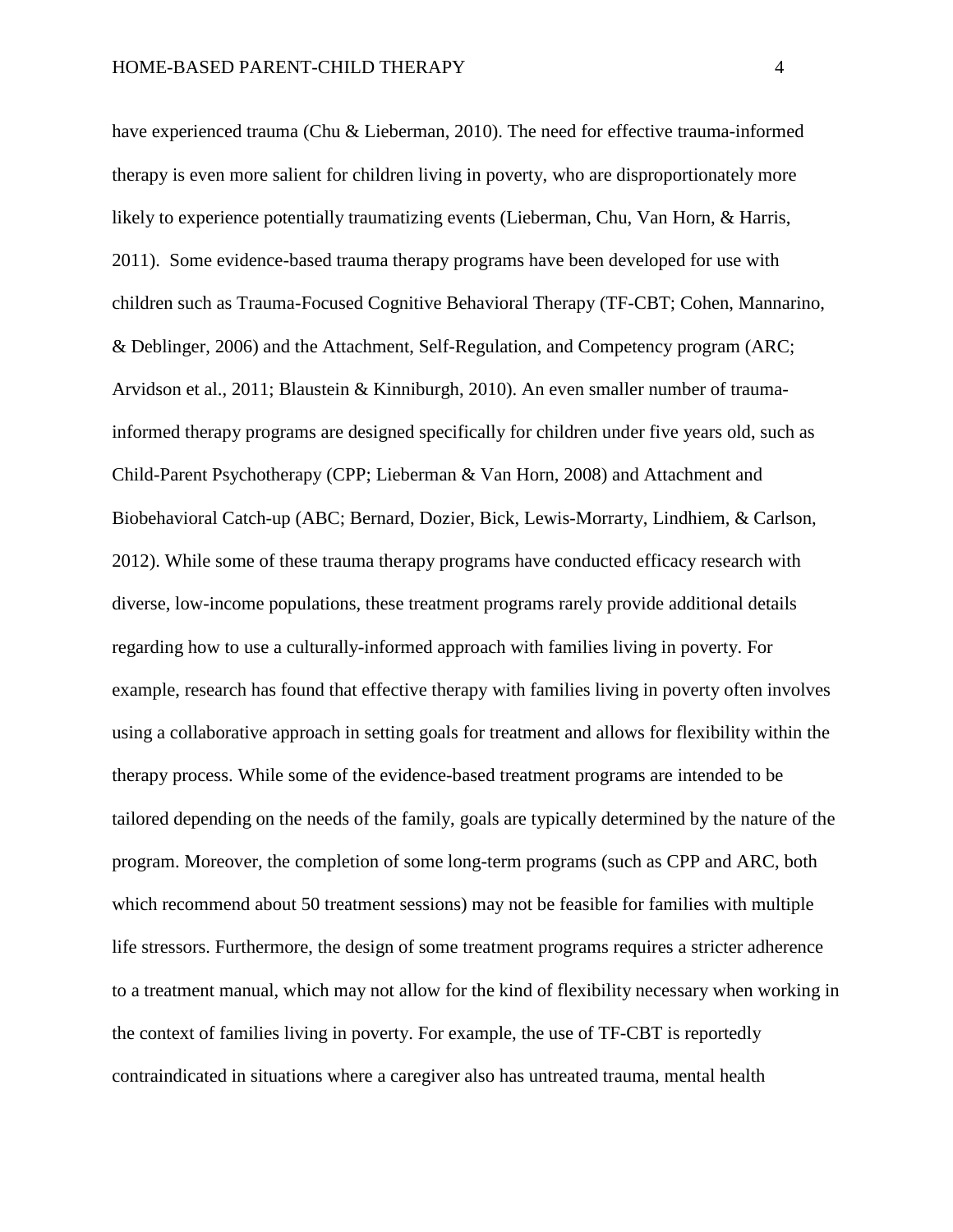concerns, or high levels of distress, or in families where there is household instability, serious ongoing conflict in the home, or basic needs are not being met (Chadwick Center for Children and Families, 2008; Cohen, Mannarino, & Deblinger, 2003; Lang, Ford & Fitzgerald, 2010). Exclusion criteria such as these may unintentionally preclude children and families experiencing ongoing stress who are most at need of therapeutic interventions.

Additionally, children living in poverty are less likely to have access to appropriate mental health services due to barriers including the lack of transportation or childcare, difficulty keeping regular appointments, variable schedules for work or school commitments, caregiver physical or mental health problems, child illness, mistrust of mental health services, high costs of mental health care, and/or inadequate insurance coverage for appropriate mental health services (Rowan, McAlpine, & Blewett, 2013;). The practical challenges associated with accessing therapy services can be partially addressed by using an in-home treatment model. However, most evidence-based trauma therapy programs are conducted in an outpatient setting, rather than in the client's home environment.

The *Early Pathways (EP) Program* was developed and tested through randomized controlled studies to address significant behavior problems in very young children (5 and younger) living in poverty using a home-based delivery system (Fung & Fox, 2014; Harris, Fox, & Love, 2015). It also received high ratings as an evidence-based program by the Substance Abuse and Mental Health Services Administration's National Registry for Evidence-Based Programs and Practices. Moreover, the California Clearing House for Evidence Based Programs rated *EP* as highly relevant for use by child welfare agencies. For the present project, starting with *EP* as the core treatment program, the trauma literature and available trauma-informed programs were reviewed (e.g., Briere & Scott, 2012; Cohen, Mannarino, & Deblinger, 2006;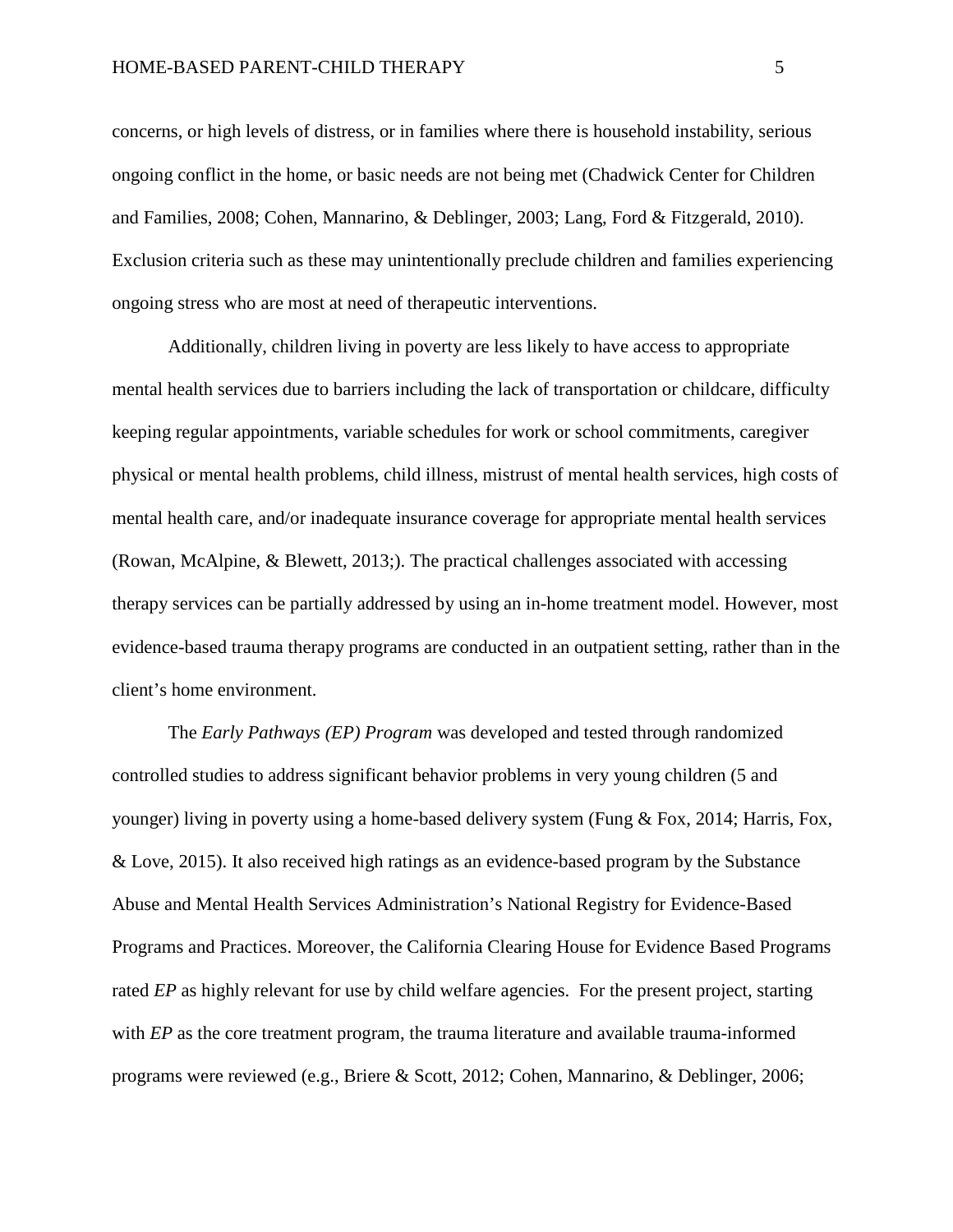Ford, Courtois, Steele, Van der Hart, & Nijenhuis, 2005; National Child Traumatic Stress Network, 2012; Herman-Smith, 2013; Thompson, 2014). Practical treatment strategies based on attachment theories to address parent-child relationships and cognitive-behavioral therapy to focus on symptom reduction and emphasize positive parenting strategies for caregivers were integrated with *EP*. Recent research in the treatment of toxic stress in early childhood, following an ecobiodevelopmental framework (Shonkoff et al., 2012) also was included. For example, this research suggested treatment of early toxic stress should include a safe and stimulating home environment. While few existing evidence-based programs include a specific focus on the home environment, we added multiple strategies for assisting caregivers to accomplish this goal.

# **Method**

# **Participants**

This study was approved by the Internal Review Board of a Midwestern University. Participants were 64 children ages one-to-five years old referred to a clinic that specializes in serving very young children in poverty with emotional and behavioral problems (Fox, Keller, Grede, & Bartosz, 2007). Eligibility criteria for participation in the research study were the following:

(a) The child was five years old or younger at the start of treatment.

(b) The child experienced some type of potentially traumatizing event, as indicated on the Traumatic Events Screening Inventory **-** Parent Report Revised (TESI-PRR). To qualify for participation the study, at least one response on the TESI-PRR was endorsed positively.

(c) The child exhibited at least four symptoms of posttraumatic stress disorder (PTSD) as defined by the *DSM-5*; at least one symptom was an *intrusion* symptom and one was an *avoidance and negative alterations in cognition* symptom. This approach is consistent with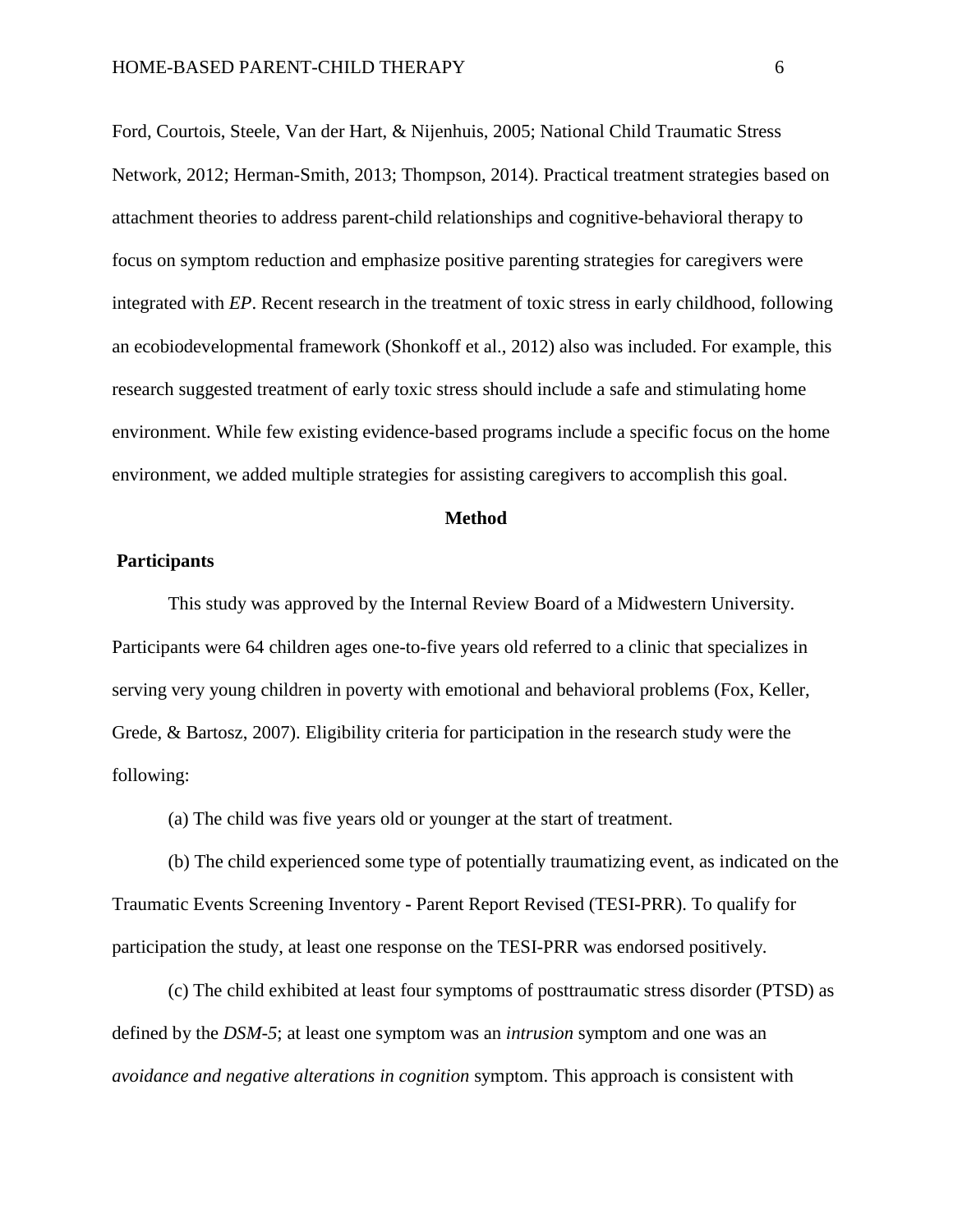previous research using clinical trials which required four DSM-IV-TR defined posttraumatic stress symptoms for study eligibility with at least one symptom of *re-experiencing/intrusions* and one of *avoidance* (Meiser-Stedman, Smith, Yule, & Dagleish, 2008; Sheeringa, 201l).

(d) The family received public assistance, indicating that the household income was below the federal poverty level.

(e) Signed consent was obtained by the child's legal guardian.

(f) The child and primary caregiver completed the comprehensive intake evaluation and at least five treatment sessions. Previous studies conducted with a similar population with behavior problems without trauma used a minimum number of 3 treatment sessions as part of treatment completion criteria (Fung, Fox, & Harris, 2014). Given the complex nature of trauma, it was hypothesized that more minimum treatment sessions would be needed to produce change, and therefore participants were included in the final sample only if they completed at least five or more treatment sessions. Participants in the wait list control group were included in primary data analyses if they completed the initial intake and a second intake 4-6 weeks later. Participants in the wait list (WL) control group who subsequently completed at least 5 treatment sessions were also included in follow-up analyses. Children with autistic spectrum disorders, severe to profound intellectual disabilities, or serious physical illnesses were not included in this study and were referred to more appropriate services. Children who were eligible for in-home counseling services but did not meet all inclusion criteria for this research study and/or refused to be part of a research study received the full complement of mental health services offered.

#### **Procedure**

A comprehensive intake evaluation was completed for each participant in their home settings. A semi-structured parent interview was conducted to gain information regarding the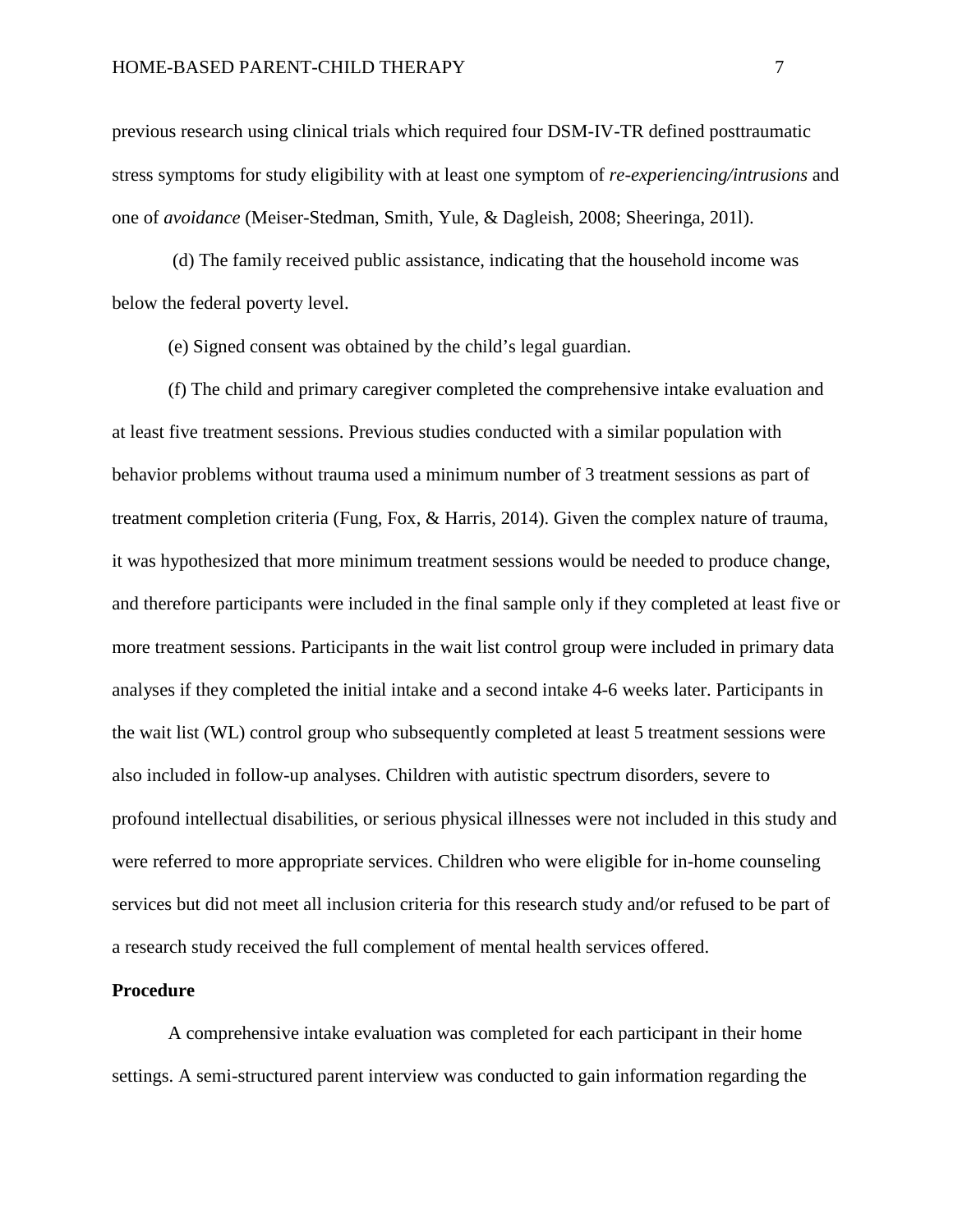child's background, strengths, family composition and mental health history, child's health history, daily routines and living skills, specific problem behaviors, and trauma history. The pretest assessment using the measures described below was also completed. All items were read to caregivers unless they preferred to answer them on their own. Any child meeting the PTSD diagnostic criteria from the *DSM-5* (APA, 2013) was given a psychiatric diagnosis that was reviewed by a qualified professional (e.g., licensed psychologist, licensed professional counselor, or a licensed clinical social worker). Treatment sessions were scheduled to occur once per week for one hour or longer if needed. The caregiver and therapist collaborated to identify treatment goals at the first session. Each week a treatment plan was reviewed with treatment goals and strategies to be practiced during the following week with a copy provided to the caregiver. Treatment sessions began by reviewing and documenting progress toward treatment goals and completing the weekly assessments. *EP* with the added trauma component was originally designed to take an average of 16 weeks to complete, depending on the individual needs of the child and family. However, the number of sessions varied depending on the needs of the child and the availability and motivation of the child's primary caregiver. Additional booster sessions were sometimes provided after the 4-6-week follow-up session, depending on the needs of the family and clinical judgment of the therapist.

**Treatment program.** The treatment program involved an integration of the evidencebased *EP* along with the new trauma-informed components*.* A copy of the integrated treatment program manual can be downloaded freely at www.marquette.edu/education/early-pathways. The program was piloted with three separate therapists and families prior to implementation. The five core elements of the *EP* were retained and included: (a) strengthening the parent-child relationship through child-led play, attunement practices and other nurturing activities; (b)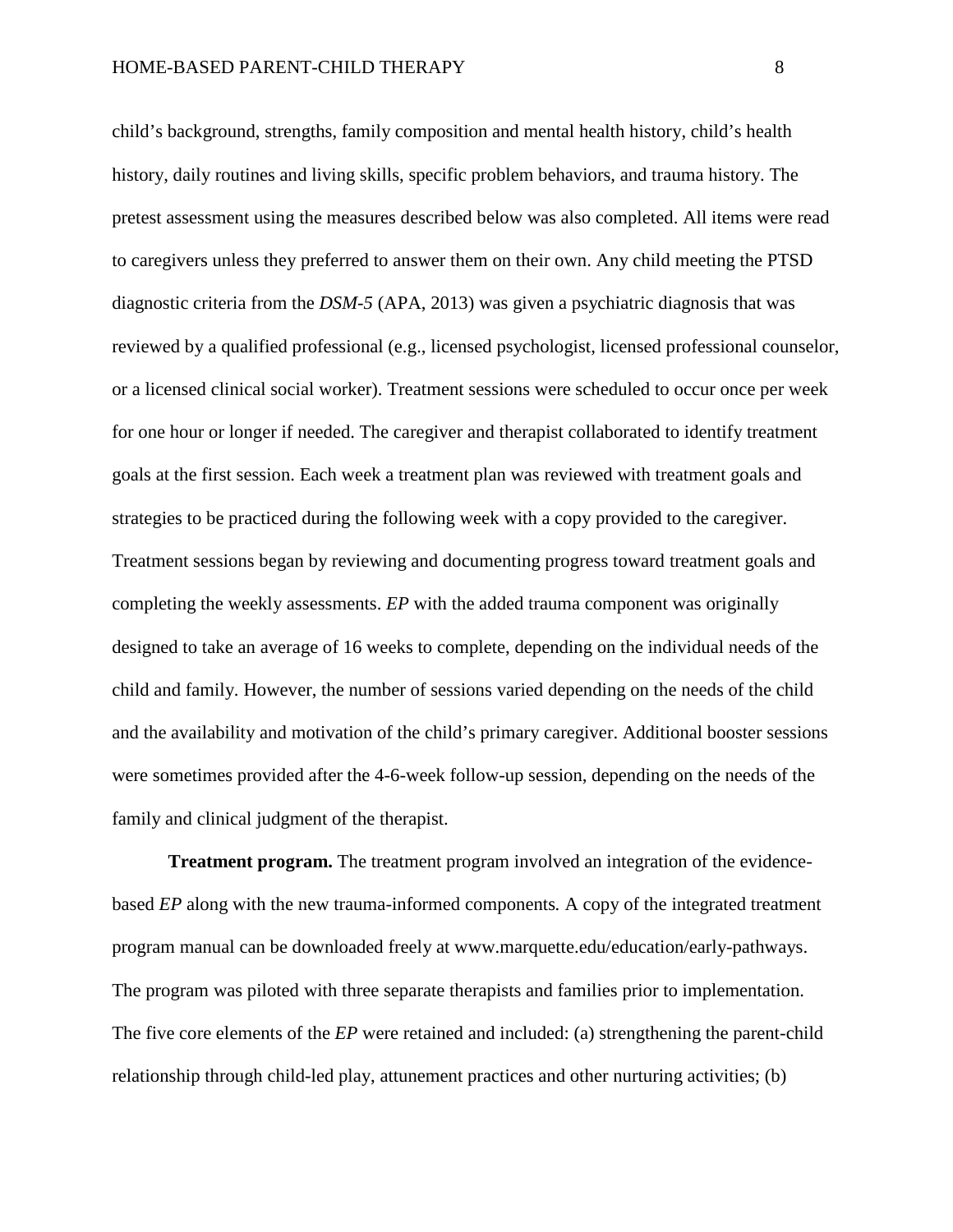helping parents maintain developmentally appropriate expectations for their child (c) helping parents learn cognitive strategies to respond calmly and thoughtfully to their child's challenging behaviors; (d) using positive reinforcement to strengthen the child's pro-social behaviors and listening sessions to improve the child's compliance to parent requests; and (e) using limitsetting strategies to reduce the child's challenging behaviors, such as redirection, ignoring, or time-out (Fox, 2017). Limit-setting strategies were modified to reflect best practices in traumainformed care. For example, a *Time-In* strategy was used in place of time-out or ignoring in cases where a child's emotional outburst was triggered by a trauma reminder rather than a functional temper tantrum, or in cases where the child had not developed the ability to self-regulate emotions.

In addition to these core elements, the trauma-informed treatment components included: Basic Safety, Caregiver-Child Relationship, Predictable and Nurturing Environment, Trauma-Informed Limit Setting Strategies, Calming Strategies, Naming and Practicing Feelings, Healthy Thoughts and Feelings, Identifying Sources of Support, Building Prosocial Skills, Trauma Narrative Development and Implementation and Seeking Closure. Many of these treatment components were adapted from existing evidence-based programs such as *Trauma-Focused Cognitive Behavioral Therapy (*Cohen, Mannarino, & Deblinger, 2006) or were developed to meet the unique needs of very young traumatized children in poverty. Parent handouts were developed to match the educational levels of the families.

Finally, in addition to the treatment program, we also routinely provide advocacy services for the family by referring them to available community resources (e.g., rent assistance, food pantries, pediatricians who accept Medicaid insurance, counseling for parents who were traumatized themselves, etc.). Often, we also provided direct advocacy services such as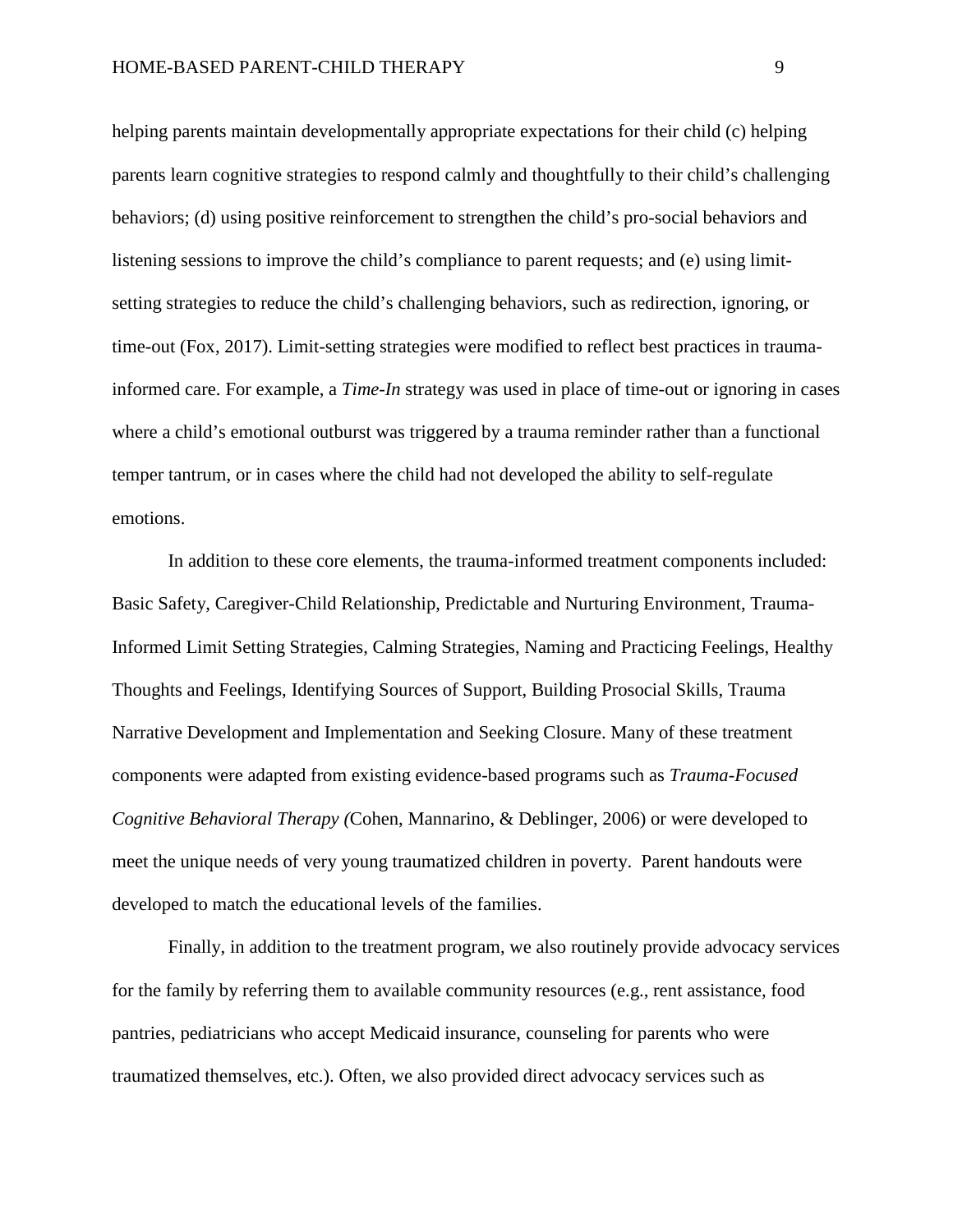providing safety locks for cabinets, doors and windows, toys for the children, among other needed items in the home.

**Clinician Training.** Clinicians included licensed mental health professionals and graduate students enrolled in mental health programs. Spanish-speaking clients received the treatment program from either a bilingual therapist or an English-speaking therapist with a translator; all parent handouts were translated into Spanish for these families. All therapists trained in the new trauma-informed components of the treatment program had already received extensive training and experience with *EP.* The didactic training component for trauma-informed components included formal workshops, weekly staff meetings and additional training sessions as well as an ongoing review of the integrated treatment manual. All staff and graduate students received weekly group supervision sessions with a licensed psychologist; students also received weekly individual supervision. A treatment fidelity checklist was used with each case to ensure that the program was implemented with fidelity. Therapists were asked to indicate which treatment components were discussed with the family or implemented in each treatment session; these checklists were reviewed during supervision to ensure adherence to *EP.* Not every individual treatment activity was necessary for each family. For example, providing psychoeducation to parents who were victims of intimate partner violence was a necessary treatment component for children who had witnessed this violence, but may not be a relevant component for families who had not experienced this form of violence. For each of the categories of topics (e.g., Family Safety) therapists were trained to use clinical judgment to determine the extent to which each specific topic needed to be addressed with each family.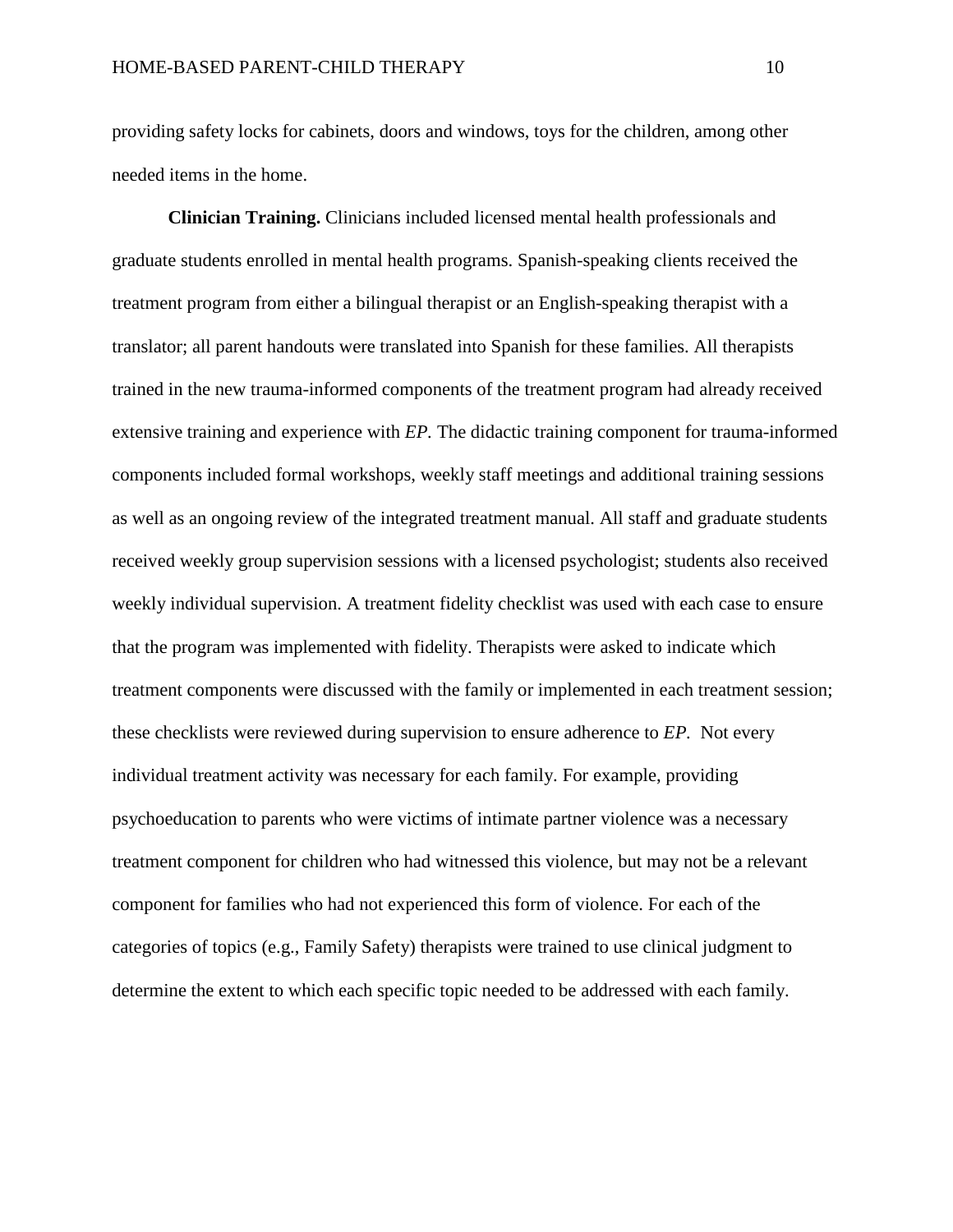## **Measures**

**Traumatic Events Screening Inventory - Parent Report Revised (TESI-PRR).** The TESI-PRR (Ghosh-Ippen, et al., 2002) includes 24 items such as "Has your child experienced the death of someone close to him/her" and is answered by a caregiver with either *Yes*, *No*, or *Unsure*. Inter-rater reliability for the original TESI (Ford & Rogers, 1997) was reported to range from .73 to 1.0 for the different types of traumatic events (Gray & Slagle, 2006).

**The Early Childhood Behavior Screen.** The ECBS (Holtz & Fox, 2012) is a 20-item caregiver-report measure which assesses the frequency of a young child's prosocial behaviors (e.g., "Shares toys") and challenging behaviors (e.g., "Hits others"). Items are rated by the primary caregiver on a three-point Likert scale  $(3 = \text{often}, 2 = \text{sometimes}, 1 = \text{almost never})$ . Only the Challenging Behavior Scale (CBS) was used in the present study. Total scores on the challenging behavior scale (CBS) range from 10 to 30 with higher scores indicating a greater frequency of challenging behaviors. This tool was developed for use with children from lowincome families and is written at a 3.9 grade level. Field-testing was conducted with a representative, diverse sample of 439 parents from low socioeconomic status in an urban community. The internal consistency using coefficient alpha was .87. The CBS demonstrated adequate levels of concurrent validity  $(r = .75)$  with the Eyberg Child Behavior Inventory (ECBI; Eyberg & Pincus, 1999), as well as adequate levels of sensitivity (82%) and specificity (80%) based on the relationship with the ECBI. Harris, Fox, and Holtz (2016) conducted a confirmatory factor analysis that provided support for the ECBS' factor structure. Receiver operating characteristics (ROC) curve analyses were used to test the CBS's ability to distinguish between 428 clinic-referred children and 245 non-clinic referred children. Results showed an acceptable fit model for the ECBS, providing further evidence of its construct validity. Optimal cut-scores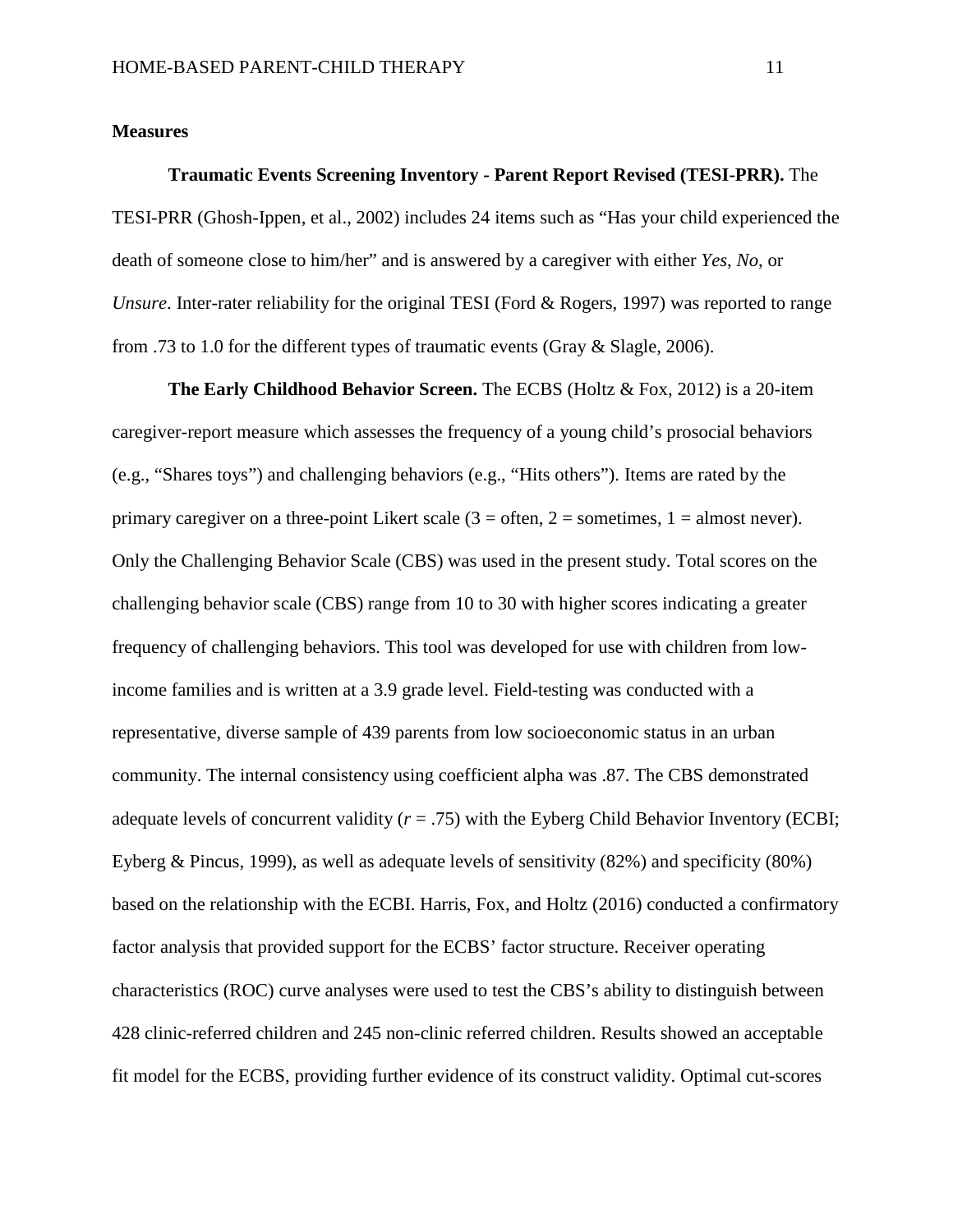by child age derived from the ROC curve analyses were provided. Sensitivity rates for cut scores ranged from 0.76 to 0.83 and specificity rates ranged from 0.88 to 0.95. Acceptable test–retest reliability and good internal consistency also was observed.

**The Pediatric Emotional Distress Scale (PEDS).** Two subscales from the PEDS (Saylor, Swenson, Reynolds, & Taylor, 1999) were used to assess for possible trauma symptoms: Anxious/Withdrawn (PEDS-AW) and Fearful (PEDS-F). The PEDS was designed for use with children ages two to ten years old and the items were written at a 4.0 grade level. The PEDS-AW includes six items (e.g., "Seems worried"), with subscale scores ranging from 6-24, and the PEDS-F includes five items (e.g., "Has bad dreams") with subscale scores ranging from 5-20. Items are rated on a four-point Likert scale ( $1 =$  Almost Never,  $2 =$  Sometimes,  $3 =$  Often,  $4 =$ Very Often). Four geographically and developmentally diverse samples were used to determine preliminary psychometrics. The authors reported adequate alpha coefficients for the PEDS-AW  $(r = .74)$  and the PEDS-F  $(r = .72)$ . Concurrent validity was demonstrated with significant correlations between parents' reports of PTSD symptoms on the Child Posttraumatic Stress Reaction Index (CPTS-RI; Frederick, 1985) with both PEDS-AW ( $r = .62$ ) and PEDS-F ( $r = .59$ ).

**Parent-Child Relationship Scale (PCRS).** This scale was used to measure the clinician's subjective assessment of quality of the caregiver-child relationship as well as the caregiver's adherence to the treatment program (Fox & Nicholson, 2003). The PCRS uses a scale of 0-100 with five anchors at 20-point intervals: poor (ranging from 0-20), below average (ranging from 20-40), average (ranging from 40-60), good (ranging from 60-80), and exceptional (ranging from 80-100). Multiple descriptive markers are provided for each interval to improve inter-rater reliability (e.g., "Parent is often thoughtful when interacting with child" or "Parent can be responsive to child's needs and set appropriate limits on child's behavior, but not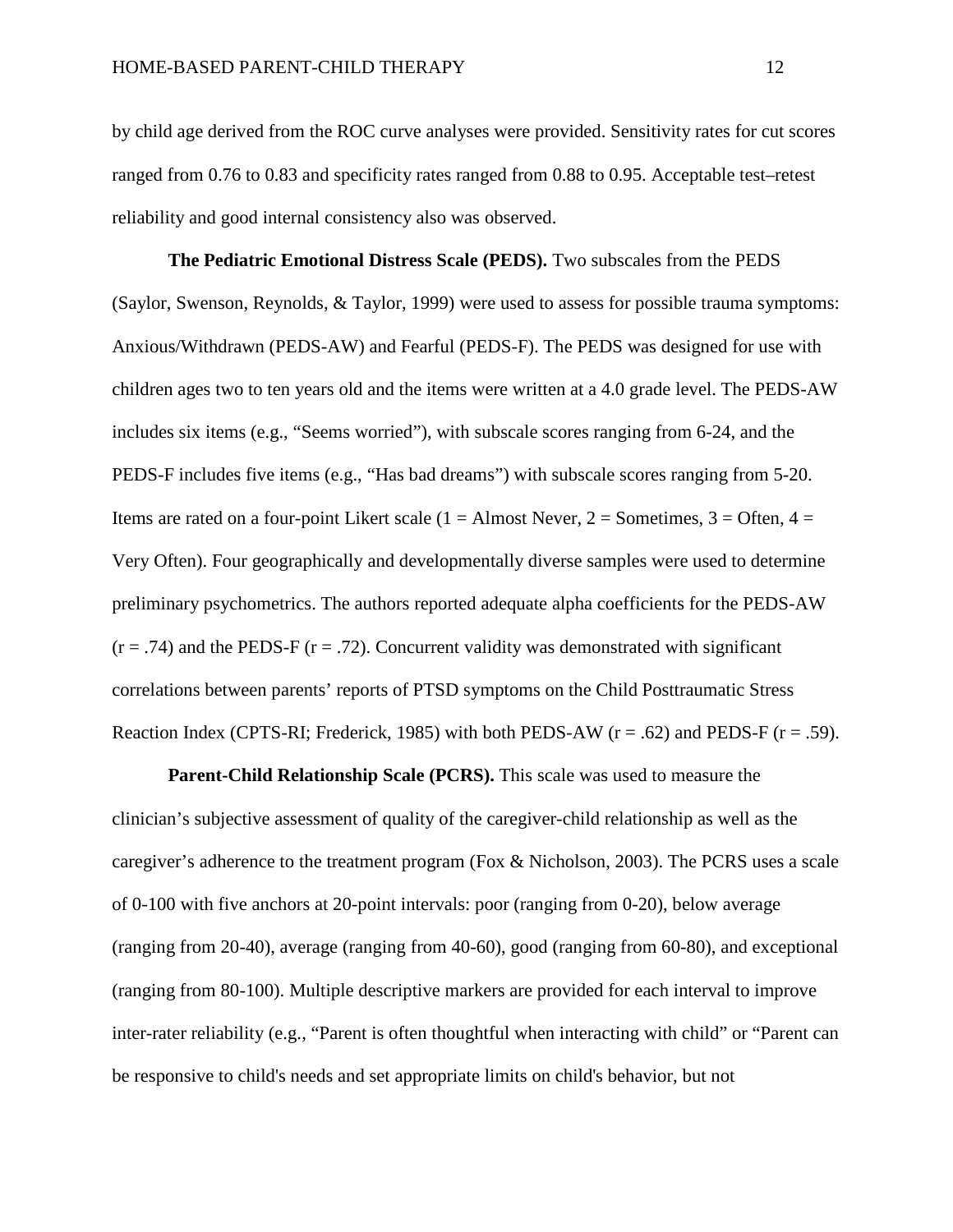consistently"). Inter-rater reliability was determined based on 101 cases, and a kappa coefficient of .57 was reported (Fung & Fox, 2014), indicating moderate agreement between observers (Viera & Garrett, 2005).

**Therapist Treatment Report (TTR).** The TTR was completed during or immediately following each weekly treatment session. This report includes clinical notes, observations, and progress toward parent and child goals. The treatment report also included a four-item scale based on the primary objectives of *EP*, designed to assess caregiver adherence to program strategies. These items are: (a) "Does the parent maintain appropriate expectations?" (b) "Does the parent stop and think before responding?" (c) "Does the parent utilize rewards appropriately?" and (d) "Does the parent utilize appropriate discipline?" Items are rated by the clinician using a three-point Likert scale  $(1 = \text{rarely/not at all}, 2 = \text{sometimes}, 3 = \text{most times}).$ The four scores were combined for a composite score that ranged from 4 to 12, with higher scores representing greater caregiver adherence to treatment. For the present study, therapists were trained to rate these items in the context of the child's trauma. For example, parent use of appropriate discipline refers to appropriate trauma-informed discipline strategies. Reliability for this scale was determined from 102 observations (Fung  $\&$  Fox, 2014). Two clinicians independently scored the items, and kappa coefficients were computed for each scale item: appropriate expectations = .89, stop and think = .92, utilized rewards = .95, utilized discipline = .89. The coefficient alpha of the entire scale for the sample was .88, indicating good agreement between observers (Viera & Garrett, 2005).

**Family Satisfaction Survey (FSS)**. A 7-item survey was used to assess caregiver satisfaction with the treatment services. This scale is used anonymously to facilitate caregivers providing honest feedback. On a 7-point Likert rating scale, caregivers were asked to rate: the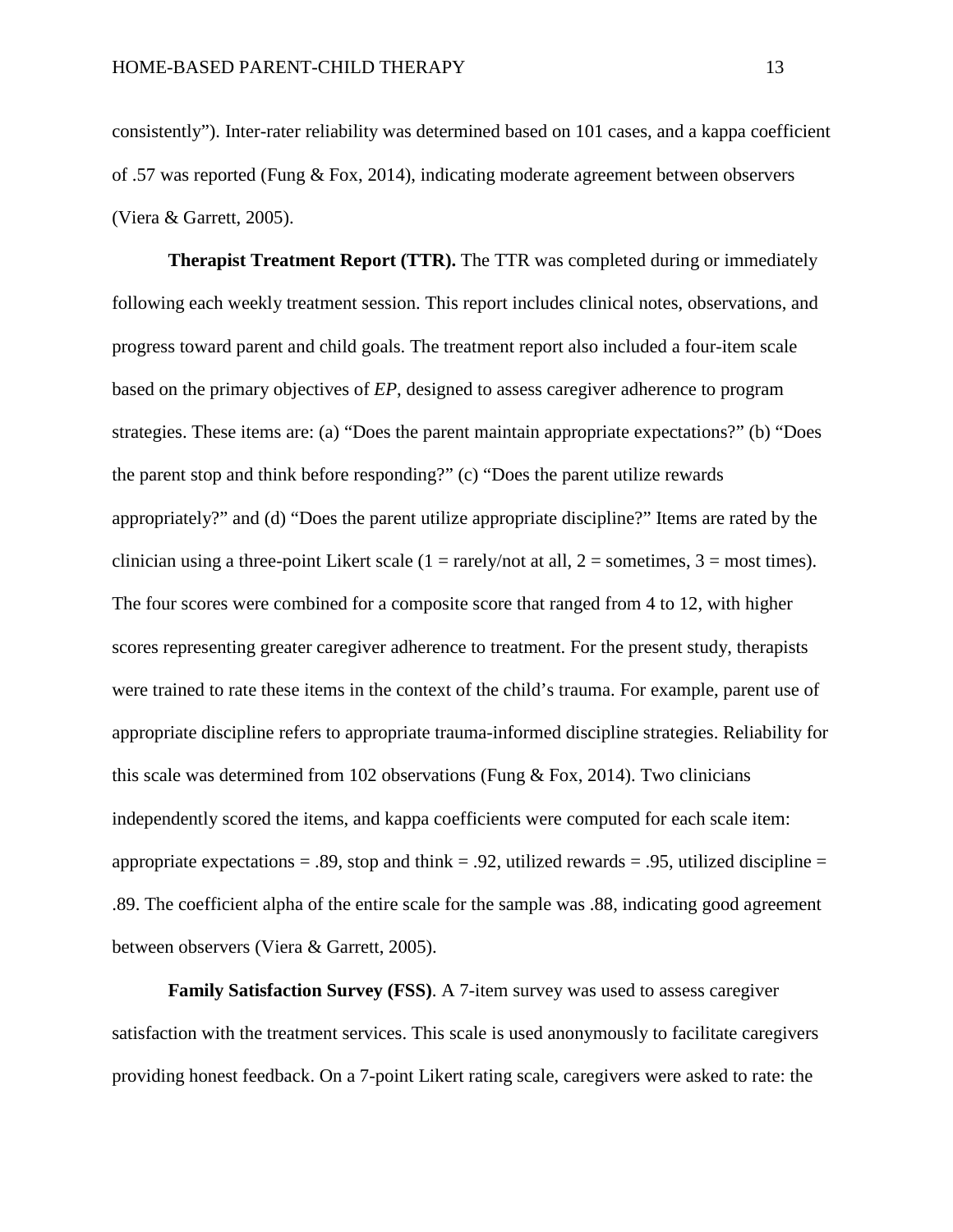quality of services received  $(1 = poor to 7 = excellent)$ , how the services contributed to their child's improvement  $(1 = not at all to 7 = a lot)$ , how the clinic helped them to improve management of their child  $(1 = not at to 7 = a lot)$ , if caregivers would use the clinic again if needed (1 = *no, definitely not* to 7 = *yes, definitely*), current status of the child's referral concern  $(1 = \text{considerably worse to } 7 = \text{greatly improved})$ , if caregivers would recommend the clinic to others  $(1 = no, definitely not to 7 = yes, definitely)$ , and the caregiver's confidence in managing their child's behavior in the future  $(1 = not at all confident to 7 = very confident)$ . Total scores range from 7 to 49, with higher scores indicating greater satisfaction with services. In a similar study, internal consistency for this measure was reported to be  $r=.82$  (Fung & Fox, 2014).

# **Research Design**

A convenience sample of children referred to the clinic for participation in the trauma therapy program was used. Eligibility for the trauma study was determined after the completion of the intake evaluation. Therefore, consecutively referred participants meeting full criteria for inclusion were randomly assigned to immediate treatment (IT) or wait list (WL) groups using a computer-derived random numbers table upon completion of the intake evaluation. Participants in the IT group were scheduled to start treatment within one week of their initial intake. Participants randomly assigned to the WL group waited four to six weeks for treatment services after their initial intake. Using a six week wait list was based on previous studies with populations living in poverty (Harris, Fox, & Love, 2015; Fung & Fox, 2014). This shortened length of time on the wait-list was to avoid the risk of increased attrition due to a longer wait times to receive services.

All measures were administered for both IT and WL at intake (Time 1), except the satisfaction survey, which was only administered at the completion of the program. The TESI-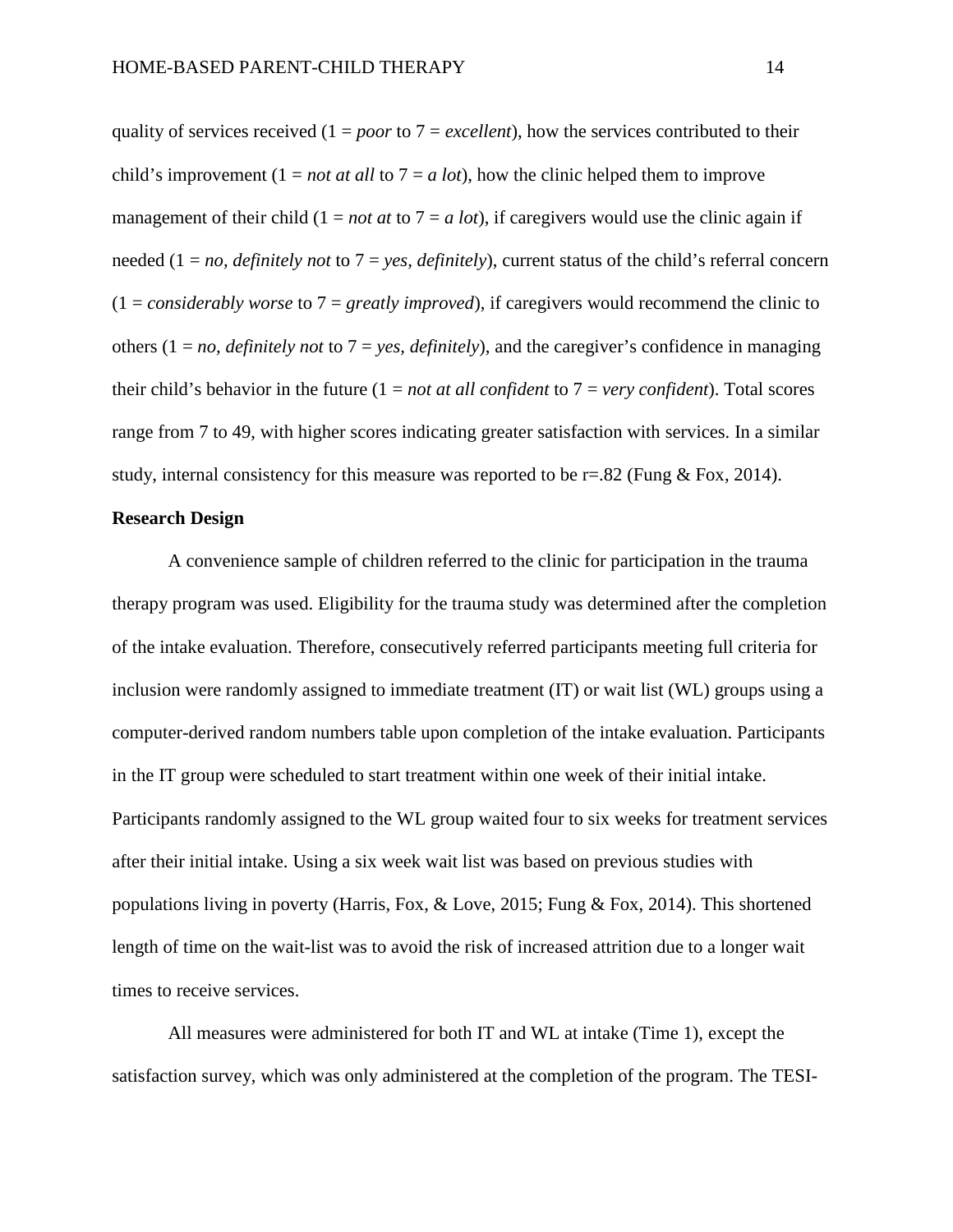PRR was only administered at Time 1 to screen for the presence of potentially traumatizing events. The primary assessments (ECBS-CBS, PEDS-AW, PEDS-F, and therapist Treatment Report (TR) were completed at each treatment session and at treatment completion. The WL group completed the measures again when beginning the treatment program (Time 2), and again at the completion of the program (Time 3). For IT and WL groups, a follow-up occurred six weeks after the final posttest to assess for maintenance of treatment gains using the study's primary measures (ECBS-CBS, PEDS-AW, PEDS-F, TR, and PCRS).

#### **Results**

# **Participants**

The final sample included 64 participants with 32 in the immediate treatment (IT) group and 32 in the wait list (WL) control group (see Table 1 for demographic information). There were 44 males (68.8%) and 20 females (31.3%). Children were African American (42.2%), multiracial (28.1%), Latina/o or Hispanic (18.8%), and European American (10.9%). Children were an average of 39.11 months old  $(SD = 13.32)$ , and 20.3% of children had been previously diagnosed with a developmental delay. Families were asked to identify their primary referral concern at intake and again at post-treatment. At intake, the most common primary referral concerns were temper tantrums (40.6%) and aggression toward others (37.5%). Twenty-three percent of children had been exposed to two different potentially traumatic events in their lifetime, and 73% of children had been exposed to three or more different traumatic events. Caregivers were biological mothers (57.8%), both biological parents (18.8%), foster/kinship caregiver (15.6%), or other relatives (7.8%). Caregivers were more likely to be single (57.8% never married, 14.1% were separated, and 12.5% were divorced), and about one-half of caregivers were unemployed (51.6%). Of the children's biological parents, 15.7% of mothers and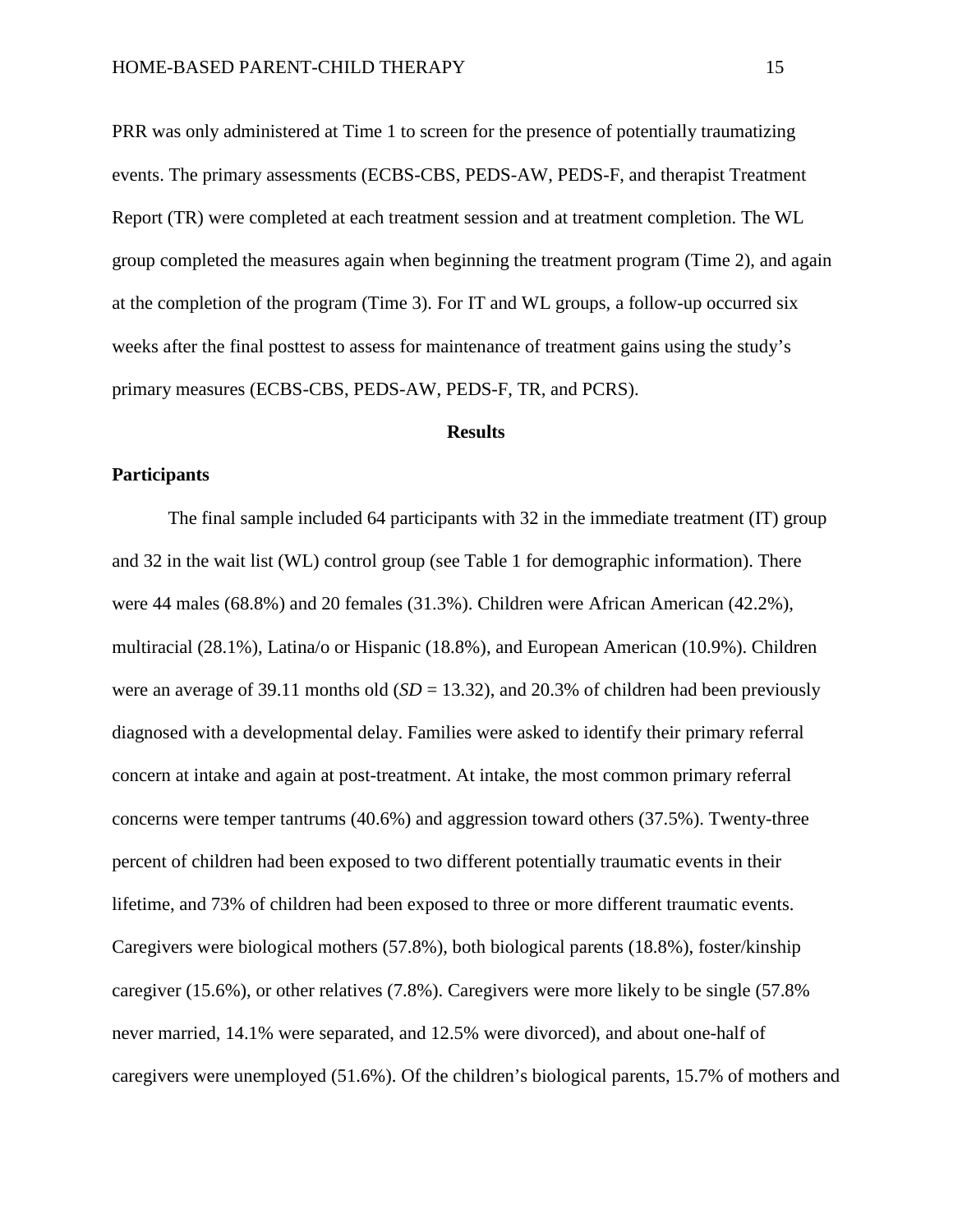32.4% of fathers had completed less than a  $12<sup>th</sup>$  grade education, 70.6% of mothers and 61.8% of fathers had completed  $12<sup>th</sup>$  grade, and 10.9% of mothers and 5.9% of fathers had completed at least some post-high school education. Average caregiver age was 31.52 years (*SD* = 10.55). The immediate treatment (IT) and wait list (WL) groups were compared on demographic variables using independent-group *t-*tests for continuous variables and chi-square tests for categorical variables (see Table 1). No significant differences were found on demographic variables. However, participants in the IT group endorsed more potentially traumatic events in the child's lifetime based on the TESI-PRR  $[t(62) = 2.20, p = .031]$ .

# **Attrition**

A Consort Diagram (see Figure 1) was used to show the flow of participants in each group throughout the entire study from intake through follow-through. As shown in Figure 1, a total of 12 (27.2%) participants in the IT group dropped out prior to completing five treatment sessions and 5 (13.5%) participants in the WL group dropped out prior to completing a second intake. Treatment completers and non-completers were compared on demographic variables and pretest measures using independent-group *t*-tests for continuous variables and chi-square tests for categorical variables. There were no significant differences in demographic or pretest variables between treatment completers and non-completers.

The average program duration and number of treatment sessions also were compared between the IT and WL treatment groups. The average program duration was  $21.84$  weeks (SD = 10.01) for the IT group and 20.31 weeks  $(SD = 9.54)$  for the WL group. Within the WL group, there was an average wait time of  $7.25$  weeks (SD =  $5.52$ ) from first intake (Time 1) to second intake (Time 2). The IT group completed an average of  $10.22$  sessions (SD = 5.10). For the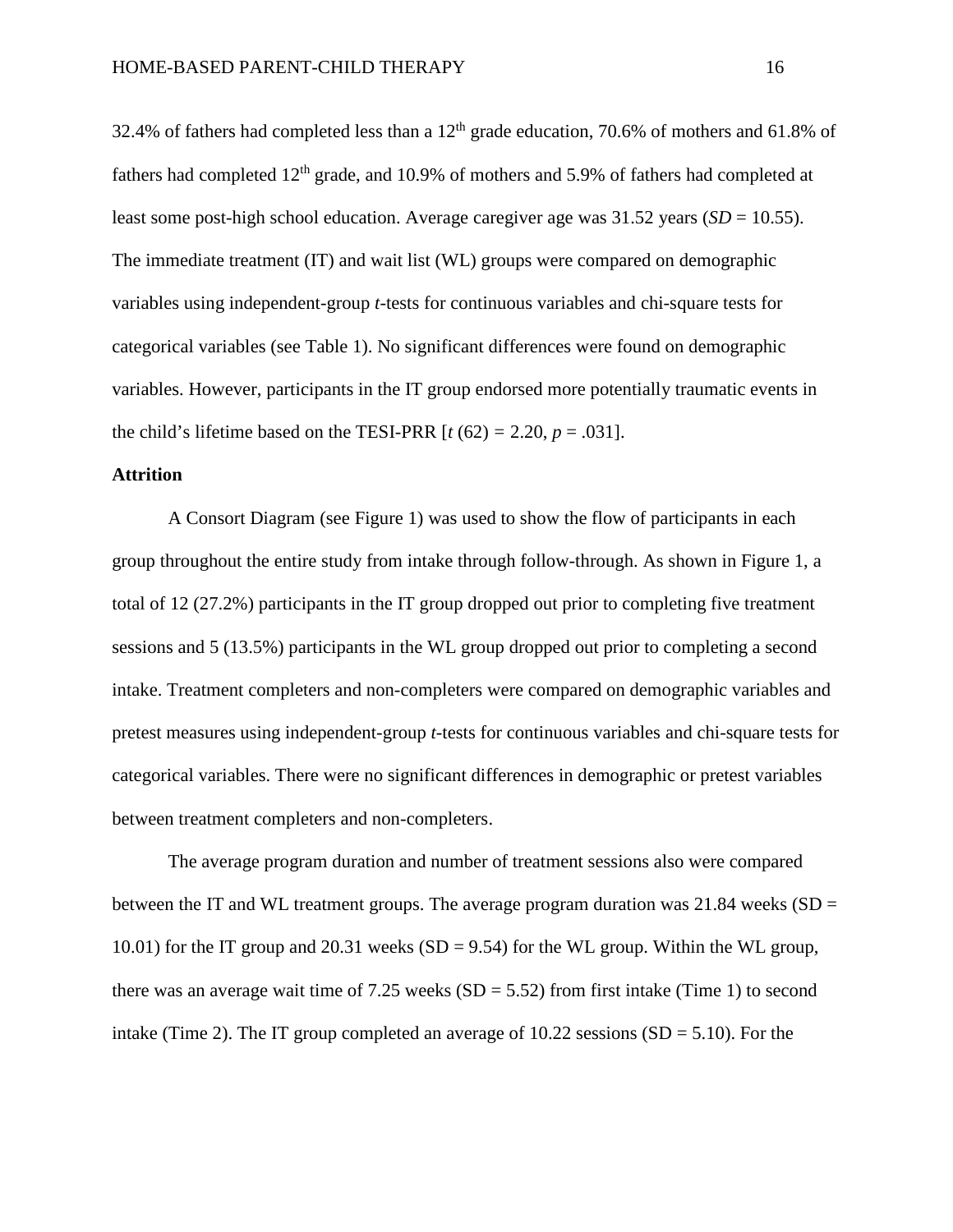combined sample, there was an average length of 7.5 weeks  $(SD = 8.85)$  between posttest session and short-term follow-up session.

# **Data Analyses**

The IBM SPSS Statistics for Windows, Version 21.0 program was used to conduct the quantitative statistical analyses for this study. For all participants who met inclusion criteria, intention-to-treat (ITT) analyses were used with the last observation carried forward (Gupta, 2011). This means that families in the immediate treatment (IT) group who dropped out of treatment after the fifth treatment session were still included in statistical analyses and their final measures were used for data analyses. Participants in the IT group who did not complete an intake and at least five treatment sessions were eliminated from the database and designated as non-completers. Similarly, participants in the wait list (WL) control group who did not complete a second intake (at Time 2) were eliminated from the database and designated as non-completers. Cohen's effect size was used for all significant results (Cohen, 1998).

Results for the study's primary dependent measures by group are shown in Table 2. A significant group difference was found between the IT and WL groups on the ECBS-CBS with a large effect size  $[F(1, 61) = 25.55, p < .001$ , Cohen's  $d = .97$ ). Results of a MANCOVA demonstrated significant differences on the two PEDS measures  $[F (2, 59) = 13.08, p < .001]$ . Univariate results showed significant between-group differences on the PEDS-AW with a large effect size  $[F(1, 60) = 22.97, p < .001, \text{Cohen's } d = 1.05)$ , and a medium effect size on the PEDS-F  $[F(1, 60) = 8.04, p < .01,$  Cohen's  $d = .59$ ). Results of an ANCOVA revealed a significant between-group difference in the PCRS with a medium effect size  $[F(1, 56) = 7.70, p$ < .01, Cohen's *d* = .52]. Results of an ANOVA also revealed a significant between group difference in TR scores at Time 2 with a large effect size  $[F(1, 62) = 53.11, p < .001,$  Cohen's *d*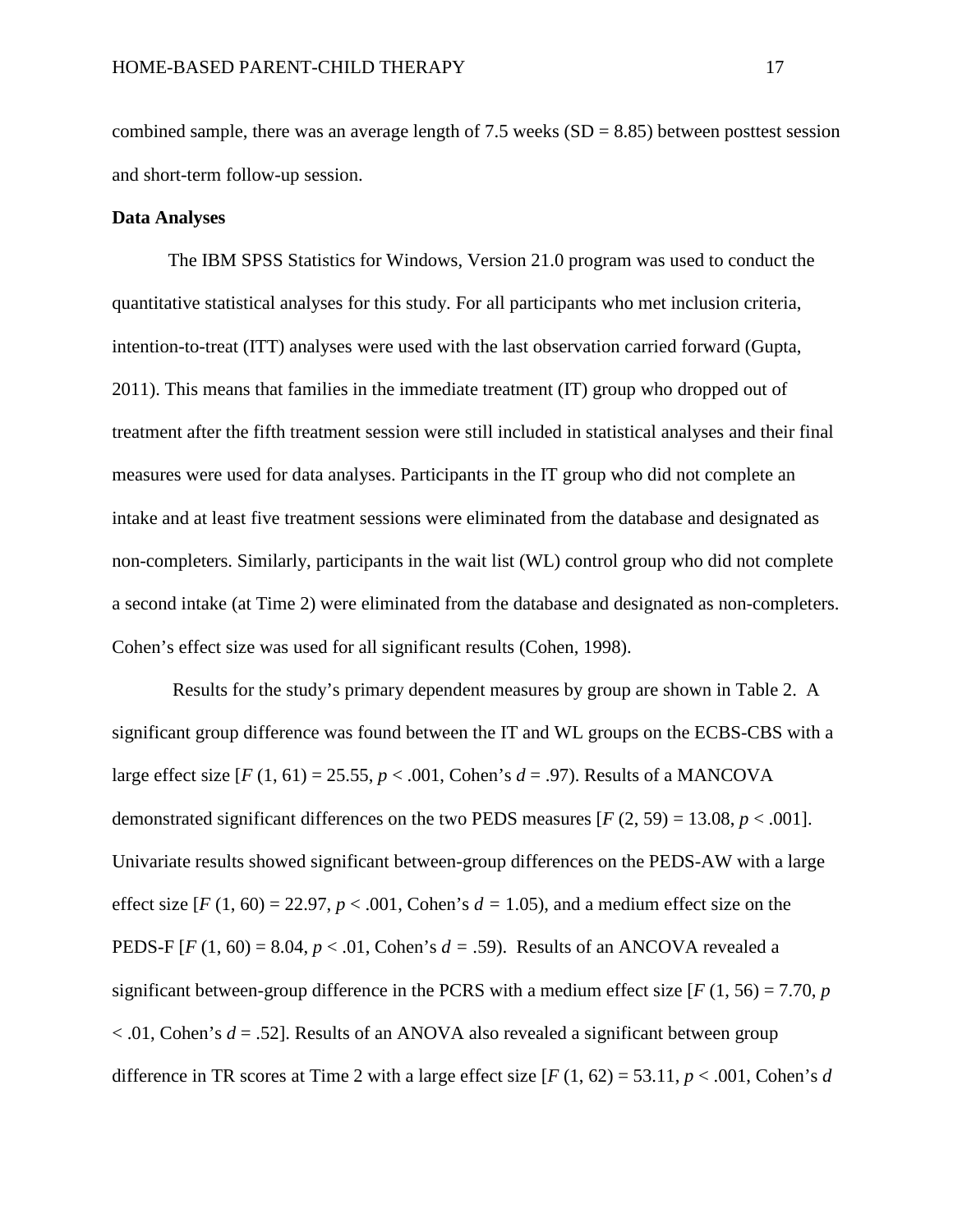$= 1.82$ . Finally, a repeated measures analyses of variance (ANOVAs) was conducted to determine if significant changes were made across the three measurement points (pretest, posttest, and follow-up) for the combined sample of both groups among participants who completed at least five treatment sessions (see Table 3). For the WL group, pretest scores from the second intake were used in analyses. Results showed a significant change on the ECBS-CBS from pretest to follow up with a medium effect size  $[F(2, 40) = 10.78, p < .001$ , Cohen's  $d =$ .75]. Analyses also revealed significant changes with large effect sizes in both the PEDS-AW [*F*  $(2, 40) = 11.99$ ,  $p < .001$ , Cohen's  $d = 1.04$ ) and PEDS-F [F (2, 40) = 8.57,  $p < .01$ , Cohen's  $d =$ .80]. Results demonstrated significant changes across time with large effect sizes on the PCRS [*F*  $(2, 30) = 10.53$ ,  $p < .01$ , Cohen's  $d = .97$ ), and the TR [*F* (2, 32) = 47.66  $p < .001$ , Cohen's  $d =$ 1.94). There were no significant between-group differences on any of the outcome measures at follow-up. We also compared the informal symptom checklist between the immediate and delayed groups. For the WL group, all children continued to display their primary referral concern at intake and the second pretest (e.g., aggression, tantrums, excessive crying, selfinjury). For the immediate treatment group, only 28% of the children continued to have symptoms following treatment (e.g., nightmares, oppositional behaviors, tantrums, and aggression). Scores from each of the seven items on the Family Satisfaction Survey were summed to create a total score that ranged from 7 (low satisfaction) to 49 (high satisfaction). The mean score at posttest was  $46.40$  (*SD* = 2.38) for the IT group, indicating a high level of satisfaction.

#### **Discussion**

This study involved the development, implementation, and evaluation of the expanded *EP Program*, a home-based parent-and-child therapy program for very young children living in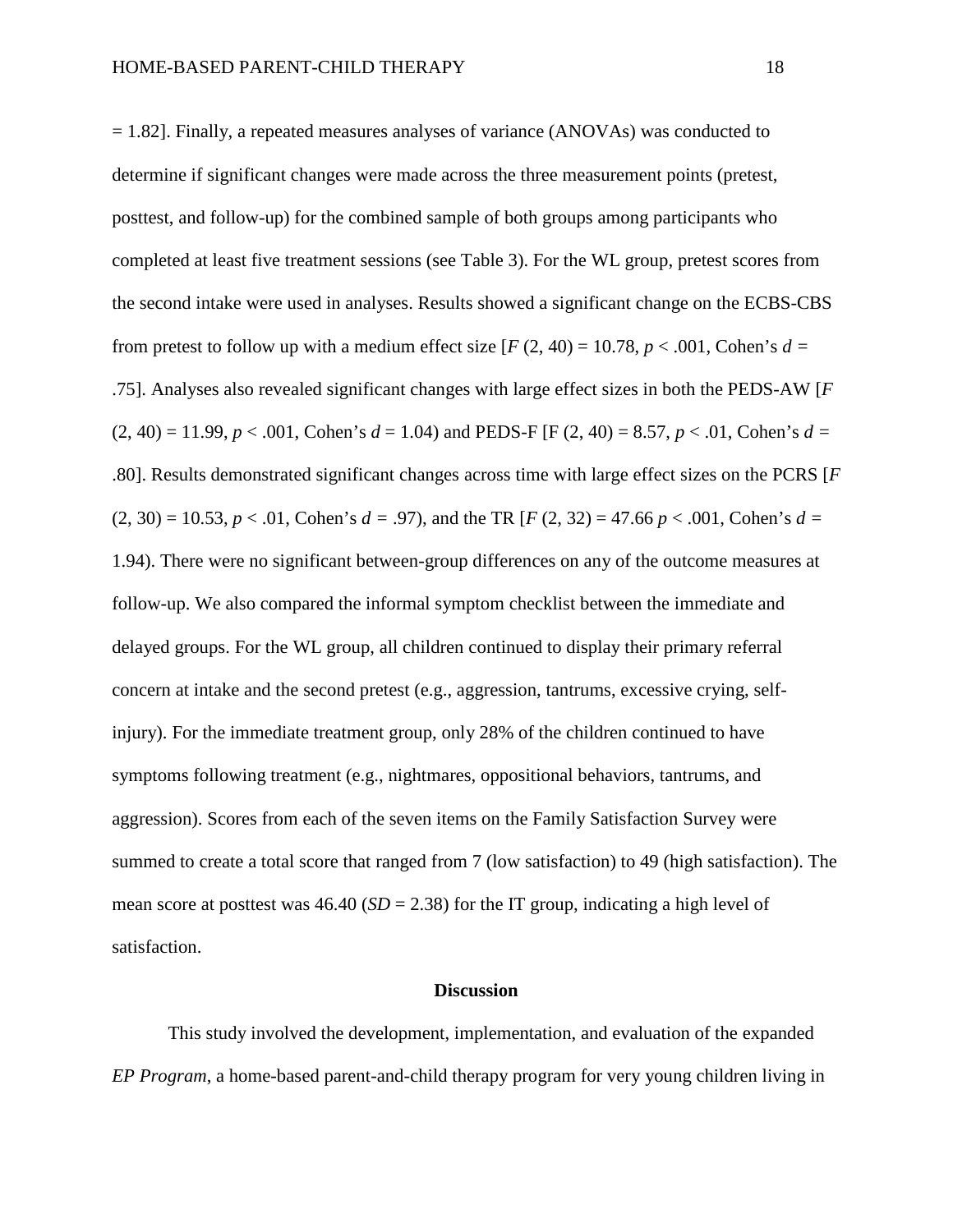poverty who have significant behavioral and emotional problems and experienced traumatic events. Results of this study revealed that children who participated in *EP* decreased challenging behaviors as well as anxious/withdrawn and fearful symptoms of trauma (such as sleep disturbance, clinging behavior, or being easily startled). In addition, based on clinician observation, the quality of the caregiver-child relationship improved and caregivers improved in their abilities to use therapy strategies (such as remaining calm, maintaining fair expectations, implementing positive parenting strategies, etc.). Caregivers also reported a high level of satisfaction with the program after their participation. Moreover, these improvements were maintained at least 4-6 weeks after ending services.

These results are similar to previous studies using *EP* (Fox & Holtz, 2009; Fung, Fox, & Harris, 2014). The results of this present study also are comparable with the results of TF-CBT research, which also used an RCT methodology (Sheeringa, Weems, Cohen, Amaya-Jackson, & Guthrie, 2011). Both *TF-CBT* and *EP* incorporated some similar aspects to treatment such as: enhancing safety, providing psychoeducation, and developing coping skills (such as cognitive coping and relaxation techniques). Given the positive impact of both treatment approaches, the results of the present study may indicate that a more strictly manualized treatment approach with rigid exclusion criteria may not be necessary to produce positive effects.

The results of the present study indicated that trauma-informed therapy can be effective with families living in poverty. Previous research has identified poverty as a risk factor for poor treatment adherence (Armbruster & Fallon, 1994; Kazdin & Mazurick, 1994), yet children living in poverty are significantly more likely to be exposed to violence, abuse, or other sources of chronic stress (Lieberman, Chu, Van Horn, & Harris, 2011), and therefore are in greater need for trauma-informed therapy. Despite the challenges associated with service delivery and program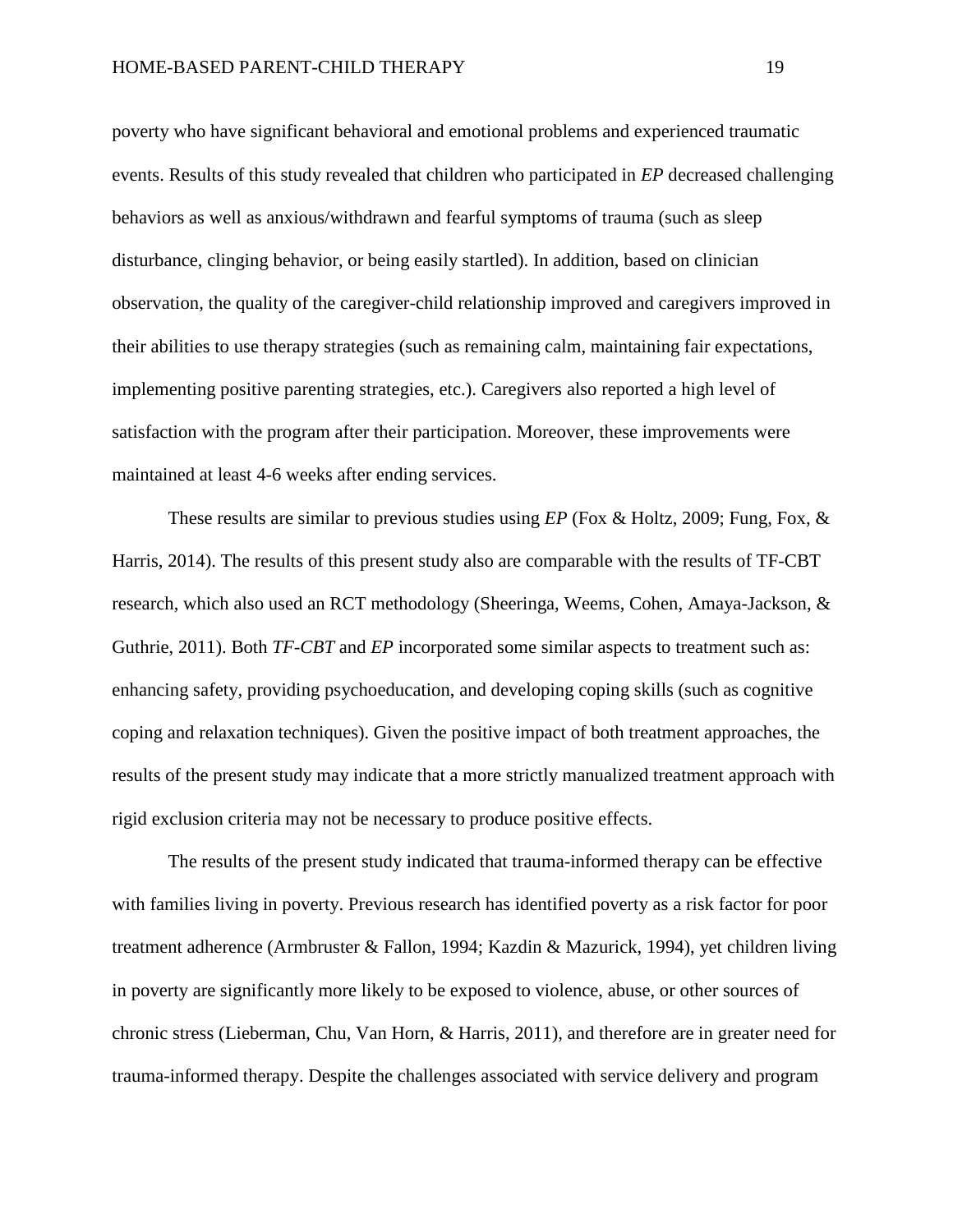completion (e.g., attrition), children in this study experienced overall improvements with impressive effect sizes. Importantly, the mean scores on symptom measures (ECBS and PEDS) fell generally within normal ranges based on cutoff scores for clinical significance at both posttest and follow-up. This indicates that after receiving services, the frequency of these challenging behaviors or symptoms of anxiety and fear are comparable to a general population of same-aged children.

#### **Limitations and Directions for Future Research**

The study used a convenience sample of clients referred to the clinic for mental health services. However, a strength of using the normal referral procedure to recruit participants is that they are more likely to reflect typical cases (Jensen et al., 2014). Another methodological weakness is that the therapists both provided the therapy services and administered the measures. Thus, there is a risk of researcher allegiance bias as therapists were not blind to the treatment condition. As this was a preliminary study with a new treatment program, there were multiple factors that are yet unknown, including the actual minimum number of treatment sessions needed to produce change. There were two cases out of the original sample who were reported by therapists to have completed the treatment "successfully," but were omitted from the research study because they had only completed four treatment sessions. While these two cases were certainly outliers (as families in the study completed treatment with an average of 10 sessions), it does lead to the question of treatment dosage. Barkham et al. (2006) proposed a good enough level model of dose-effect relations, suggesting that "in routine practice, level of improvement and treatment duration are mutually regulated so that treatments tend to end when clients, on average, have improved to a degree or level that is *good enough*" (p. 161). This model of treatment dosage also encompasses the idea of "therapist responsiveness" in which the length of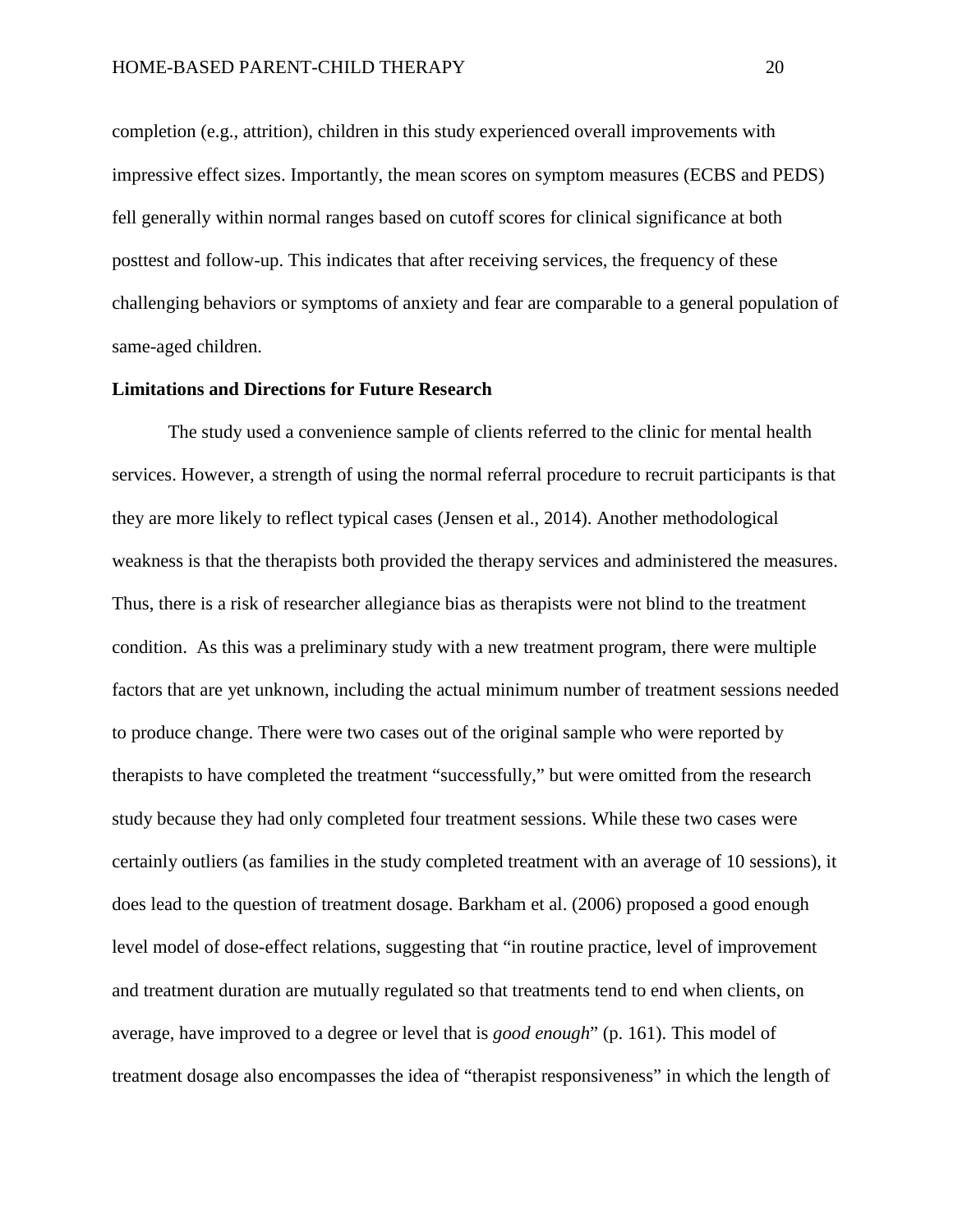treatment is determined by the psychosocial context of the therapeutic environment (Barkham et al., 2006; Stiles, Honos-Webb, & Surko, 1998). Future research studies may identify the minimum necessary number of treatment sessions needed to produce reliable change in a population of very young children who have experienced trauma. In addition to determining the most efficient and efficacious dose, future research may also identify which specific components of the therapy program are most beneficial to children and caregivers and best predict successful treatment outcomes.

Family attrition remains a consistent challenge for professionals who choose to work with young children in poverty with significant mental health problems. These families frequently experience barriers that often limit their regular participation in treatment over a prolonged period. Recently, Gresl, Fox, & Besasie (2016) developed a *Treatment Barriers Scale* for families with young children in poverty. This study found that the number of barriers endorsed by a family predicted treatment success.

#### **Clinical Implications**

There are multiple clinical implications resulting from this study. From an ethical perspective, poverty cannot remain a reason that families in greatest need of support do not receive adequate mental health services. There are several strategies that mental health providers may employ to help counteract the "logistical, attitudinal, and systemic barriers" to receiving services (Santiago, Kaltman, & Miranda, 2013, p. 117). These strategies may include: establishing frequent phone contact prior to beginning services, providing services in the home or community, offering flexible scheduling, providing culturally congruent services, offering bilingual services, and when relevant, acknowledging clients' experiences of oppression or racism (Santiago, Kaltman, & Miranda, 2013). The American Association of Pediatrics (AAP)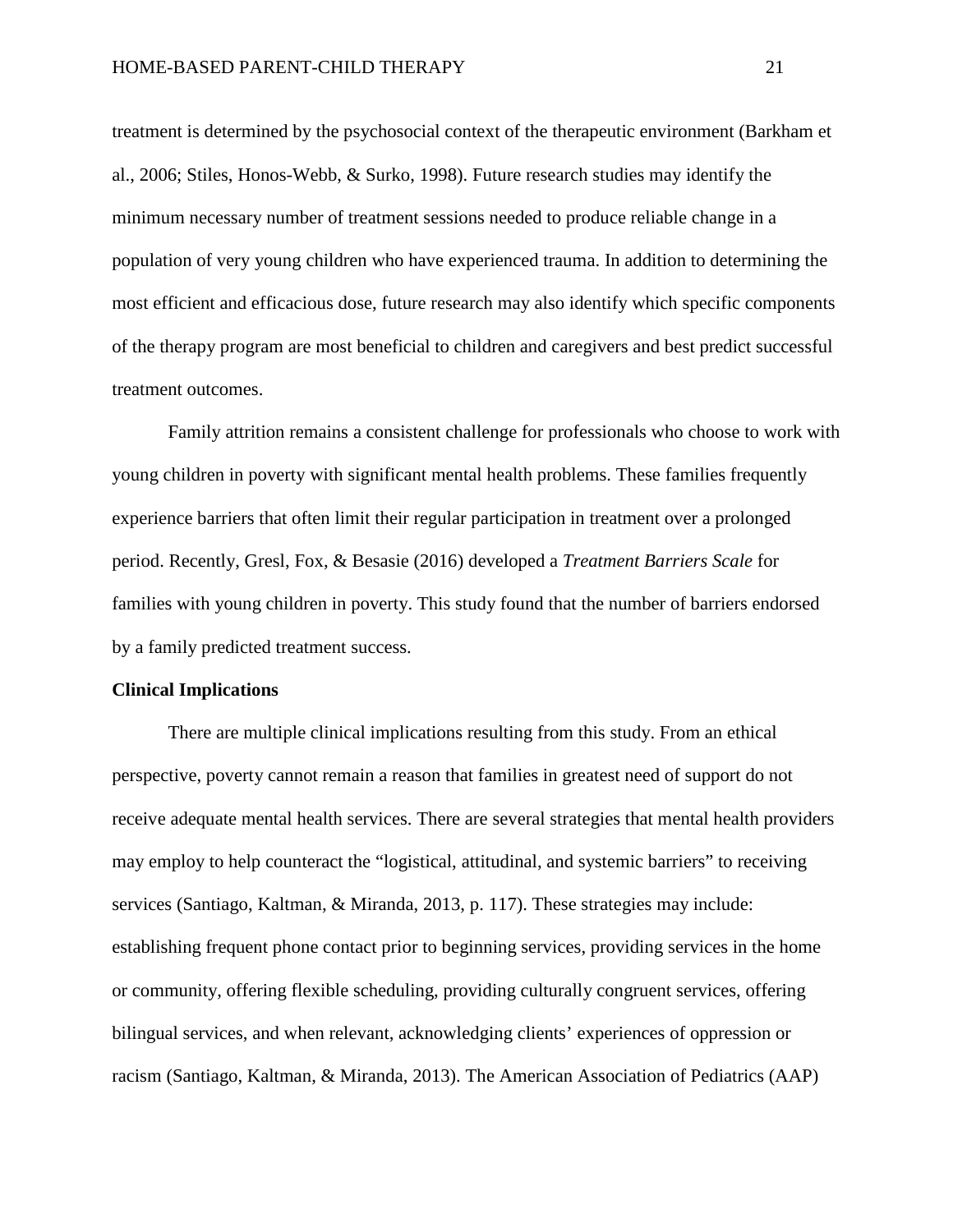has suggested that the community may be the most effective means of reaching vulnerable children, and recommended that empirically validated, community- and home-based interventions be replicated on a larger scale (Garner et al., 2012). Therefore, it would be valuable to continue training mental health service providers in *EP*. Finally, as premature termination of treatment remains an ongoing challenge for this population. While there is no simple solution to this problem, our research has found that we can identify families by the third treatment session who are likely to succeed. For those who are not showing expected progress for their children, we have a frank discussion about the caregivers' level of engagement in the treatment process including motivational interviewing strategies. For some families, this helps them become motivated and more engaged. Other families acknowledge that current barriers they are facing need to be addressed before they can fully commit to the treatment program for their children. Clearly, more research on young children with mental health problems who live in poverty are needed. Unfortunately, this line of research is only in its infancy.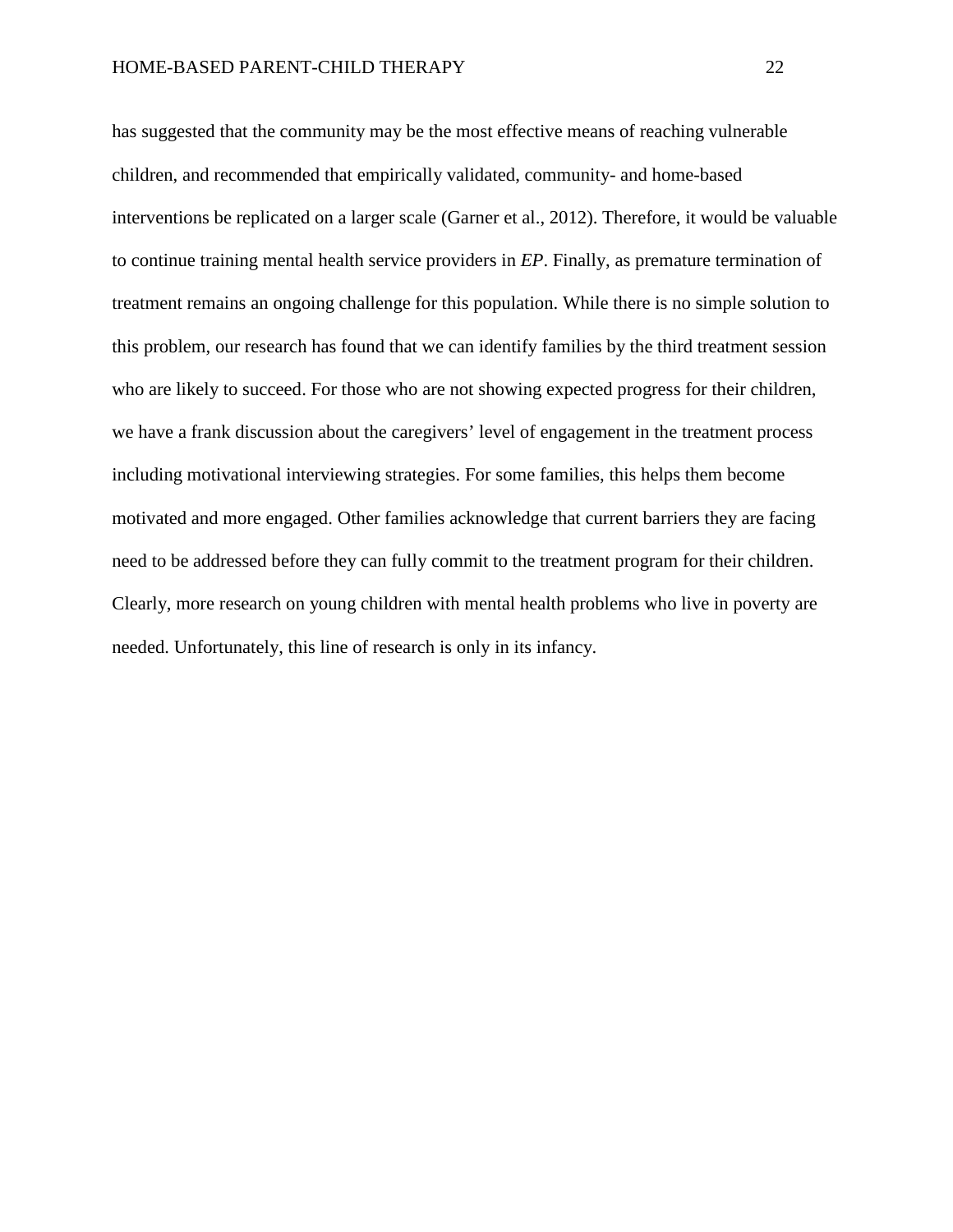# **Conflict of Interest**

On behalf of all authors, the corresponding author states that there is no conflict of interest.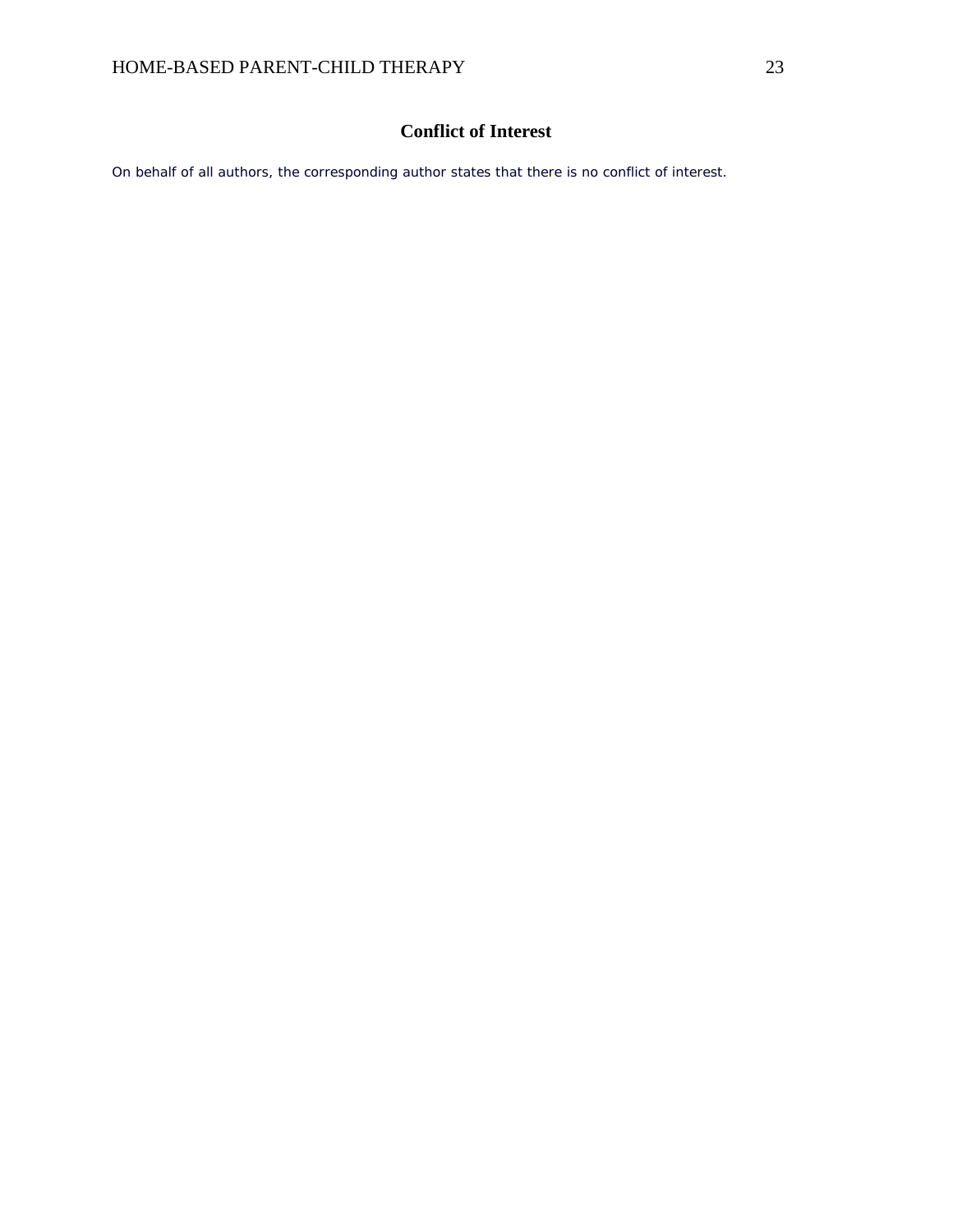#### **References**

- American Psychiatric Association. (2013). *Diagnostic and statistical manual of mental disorders* (5th Ed.). Arlington, VA: American Psychiatric Publishing.
- Armbruster, P., & Fallon, T. (1994). Clinical, sociodemographic, and systems risk factors for attrition in a children's mental health clinic. *American Journal of Orthopsychiatry, 64,* 577-585. doi.org/10.1037/h0079571
- Arvidson, J., Kinniburgh, K., Howard, K., Spinazzola, J., Strothers, H., Evans, M., … Blaustein, M. (2011). Treatment of complex trauma in young children: Developmental and cultural considerations in application of the ARC intervention model. *Journal of Child & Adolescent Trauma, 4,* 34-51. doi.org/10.1080.19361521.2011.545046
- Barkham M., Connell, J., Stiles, W. B., Miles, J.N., Margison, F., Evans, C., & Mellor-Clark, J. (2006). Does-effect relations and responsive regulation of treatment duration: The good enough level. *Journal of Consulting and Clinical Psychology, 74,* 160-167. doi.org/10.1037/0022-006x.74.1.160
- Bernard, K., Dozier, M., Bick, J., Lewis-Morrarty, E., Lindhiem, O., & Carlson, E. (2012). Enhancing attachment organization among maltreated infants: Results of a randomized clinical trial. *Child Development, 83, 6*23-636. doi.org/ 10.1111/j.14678624.2011.01712.x.
- Blaustein, M. E., & Kinniburgh, K. M. (2010). Treating traumatic stress in children and adolescents: How to foster resilience through attachment, self-regulation, and competency. New York: Guilford Press.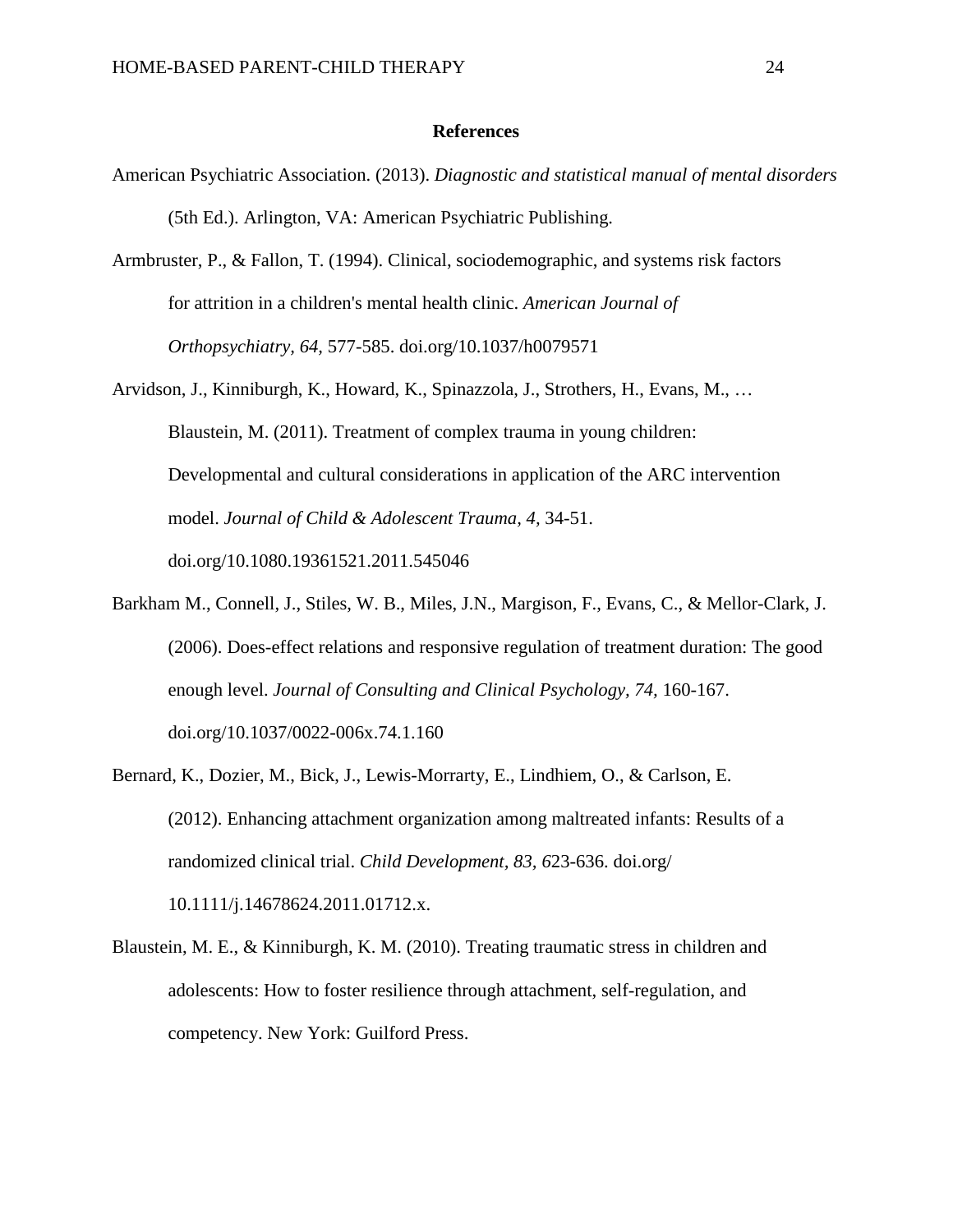- Briere, J., & Scott, C. (2012). *Principles of trauma therapy: A guide to symptoms, evaluation, and treatment, 2nd edition.* Thousand Oaks, CA: Sage.
- Briggs-Gowan, M. J., Ford, J. D., Fraleigh, L., McCarthy, K., & Carter, A. S. (2010). Prevalence of exposure to potentially traumatic events in a healthy birth cohort of very young children in the northeastern United States. *Journal of Traumatic Stress, 23,* 725–733. doi.org/10.1002/jts.20593
- Chadwick Center for Children and Families. (2008). Assessment-based treatment for traumatized children: A trauma assessment pathway (TAP). Retrieved from http://www.taptraining.net
- Chu, A., & Lieberman, A. (2010). Clinical implications of traumatic stress from birth to age five. *Annual Review of Clinical Psychology, 6,* 469-494. doi.org/10.1146/annualrev.clinpsy.121208.131204
- Cohen, J. (1998). *Statistical power analysis for the behavioral sciences* ( $2^{\text{nd}}$  Ed.). Hillsdale, NJ: Lawrence Erlbaum Associates.
- Cohen, J. A., Mannarino, A. P., & Deblinger, E. (2006). *Treating trauma and traumatic grief in children and adolescents*. New York, NY: Guilford.
- Collins, K., Connors, Il, Davis, S., Donohue, A., Gardner, s., Goldblatt, E., Hayward, … and Thompson, E. (2010). Understanding the impact of trauma and urban poverty on family systems: Risks, resilience, and interventions. Baltimore, MD: Family Informed Trauma Treatment Center. Retrieved from [http://nctsn.org/nccts/nav.do?pid=ctr\\_rsch\\_prod\\_ar](http://nctsn.org/nccts/nav.do?pid=ctr_rsch_prod_ar) or <http://fittcenter.umaryland.edu/WhitePaper.aspx>
- Eyberg, S., & Pincus, D. (1999). *Eyberg Child Behavior Inventory & Sutter-Eyberg Student Behavior Inventory-Revised: Professional Manual.* Odessa, FL: Psychological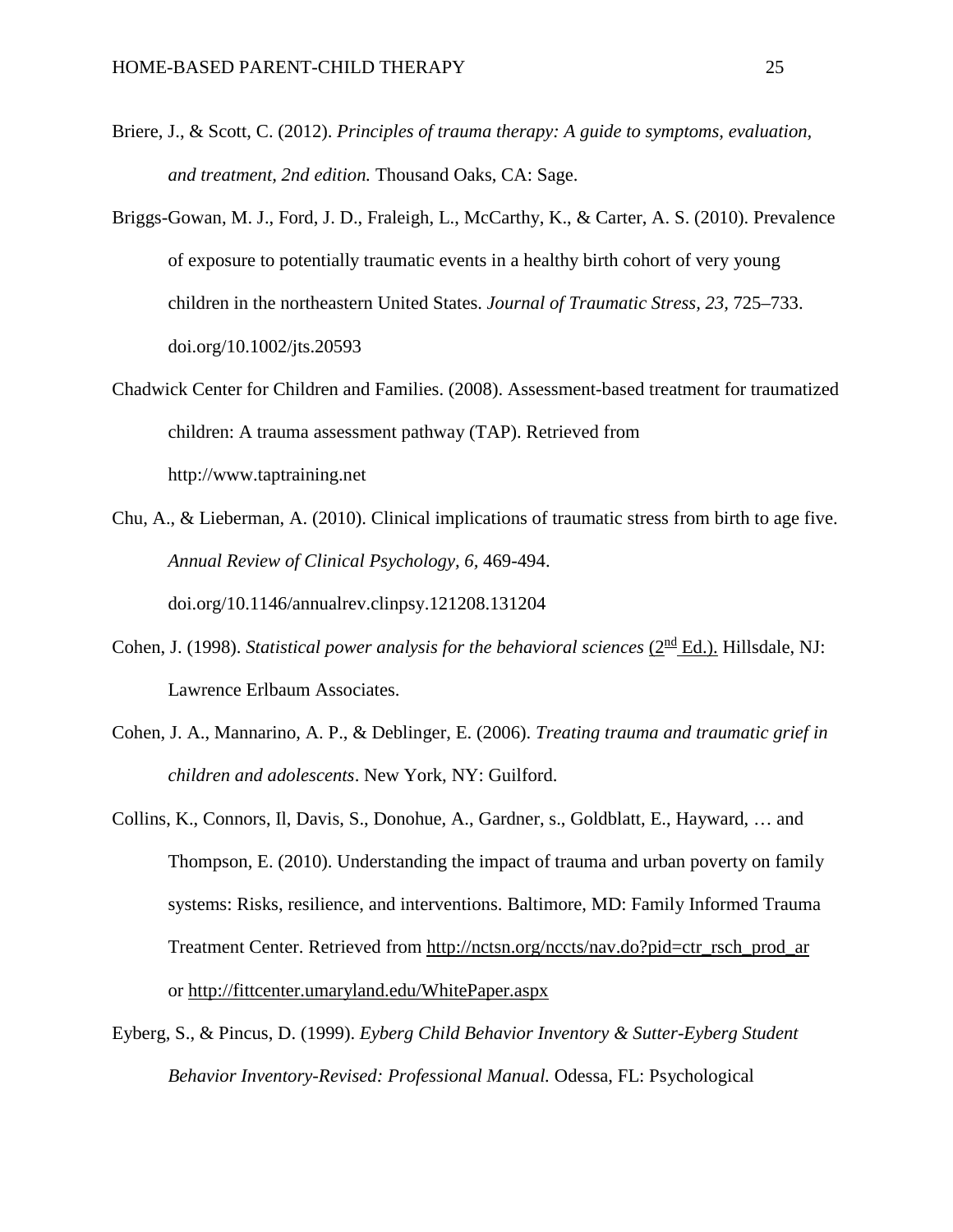Assessment Resources.

- Finkelhor, D., Ormond, R.K., & Turner, H.A. (2009). Lifetime assessment of poly-victimization in a national sample of children and youth. *Child Abuse & Neglect, 33,* 403-411. doi.org/10.1016/j.chigbu.2008.09.102
- Ford, J. D., Courtois, C. A., Steele, K., Hart, O. V. D., & Nijenhuis, E. R. (2005). Treatment of complex posttraumatic self‐dysregulation*. Journal of Traumatic Stress, 18,* 437-447. doi.org/10.1002/jts.20051
- Ford, J., & Rogers, K. (1997, November). *Empirically based assessment of trauma and PTSD with children and adolescents.* Paper presented at the Annual Convention of the International Society for Traumatic Stress Studies. Montreal, Canada.
- Fox, R. A. (2017). *Early Pathways: Home-Based Mental Health Services for Very Young Children in Poverty.* Unpublished manuscript, Marquette University (Available for free download at [www.marquette.edu/education/early-pathways.](http://www.marquette.edu/education/early-pathways)
- Fox, R.A., & Holtz, C.A. (2009). Treatment outcomes for toddlers with behavior problems from families in poverty. *Child and Adolescent Mental Health, 14,* 183-189*.* doi.org/10.1111/j.1475-3588.2009.00527.x
- Fox, R.A., Keller, K.M., Grede, P. L., & Bartosz, A. M. (2007). A mental health clinic for toddlers with developmental delays and behavior problems. *Research in Developmental Disabilities, 28,* 119-129*.* doi:10.1016/j.ridd.2006.02.001
- Fox, R. A., & Nicholson, B. C. (2003). *Parenting young children: A facilitator's guide.*  Longmont, CO: Sopris West.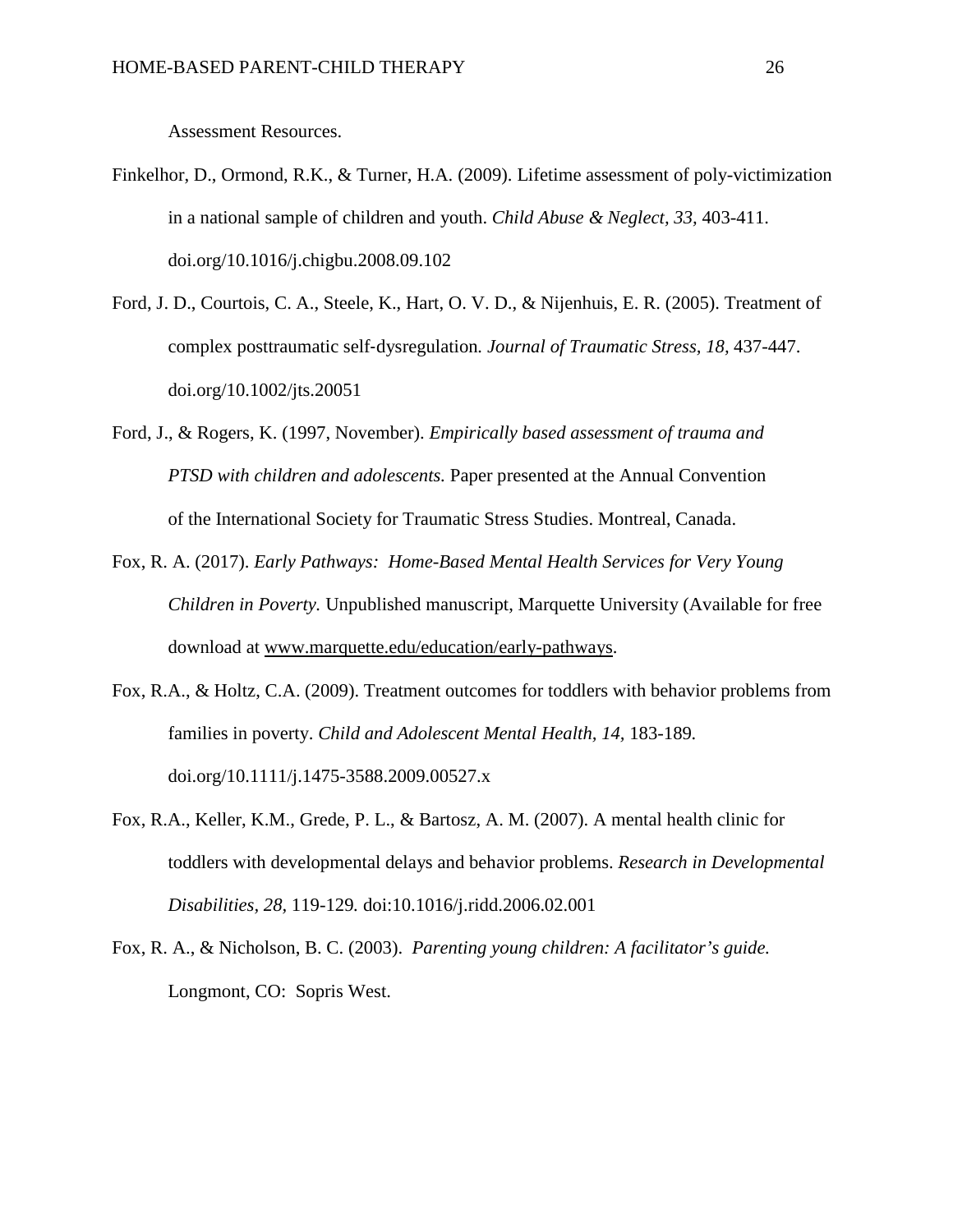- Frederick, C. (1985). Children traumatized by catastrophic situations. In S. Eth & R. S. Pynoos (Eds.), *Posttraumatic stress disorder in children* (pp. 73-99). Washington, DC: American Psychiatric Press.
- Fung, M.P., & Fox, R.A. (2014). The culturally-adapted early pathways program for young Latino children in poverty: A randomized controlled trial. *Journal of Latina/o Psychology, 2*, 131-145. doi-10.1037/lat0000019
- Fung, M., P., Fox, R. A., & Harris, S. E. (2014). Treatment outcomes for at-risk young children with behavior problems: Toward a new definition of success. *Journal of Social Service Research*, *40,* 623-641. http://dx.doi.org/10.1080/01488376.2014.915283
- Garner, A.S., Shonkoff, J. P., Siegel, B.S., Dobbins, M. I., Earls, M. F., Garner, A. S.,… & Wood, D. L. (2012). Early childhood adversity, toxic stress, and the role of the pediatrician: Translating developmental science into lifelong health. *Pediatrics, 129,* e224-e231. doi.org/ 10.1542/peds.2011-2662
- Ghosh-Ippen, C., Ford, J., Racusin, R., Acker, M., Bousquet, K., Rogers, C., … & Edwards, J (2002). *Traumatic Events Screening Inventory: Parent report revised.* San Francisco: The Child Trauma Research Project of the Early Trauma Network and The National Center for PTSD Dartmouth Child Trauma Research Group.
- Gupta, S. K. (2011). Intention-to-treat concept: A review. *Perspectives in Clinical Research*, *2,* 109-112. doi:10.4103/2229-3485.83221
- Gray, M. & Slagle, D. (2006). Selecting a potentially traumatic event screening measure: Practical and psychometric considerations. *Journal of Trauma Practice, 5,* 1-19. doi.org/10.1300/J189v05n02-01

Gresl, B., L., Fox, R. A., & Besasie, L. A. (2016) Development of a barriers scale to predict early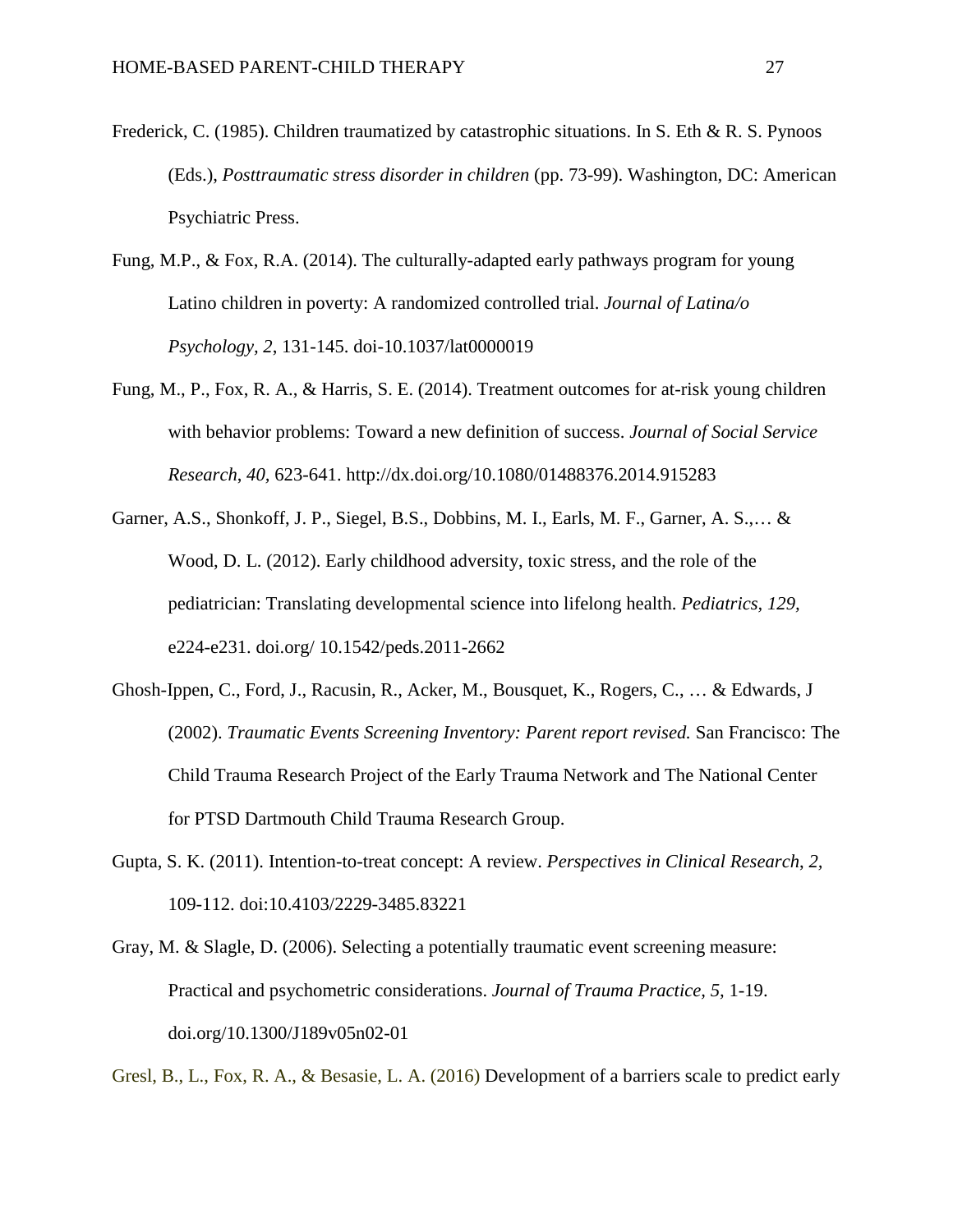treatment success for young children in poverty with behavior problems. *Clinical Practice in Pediatric Psychology, 4, 249-262. [doi.org/10.1037/cpp0000124](http://dx.doi.org/10.1037/cpp0000124)*

- Harris, S. E., Fox, R. A., & Holtz, C. A. (2016). Screening for significant behavior problems in young children living in poverty. *Journal of Child and Family Studies, 25,* 1076-1085. *doi:10.1007/s10826-015-0300-x*
- Harris, S. E., Fox, R.A., & Love, J.R. (2015). Early Pathways therapy for young children in poverty: A randomized controlled trial. *Counseling Outcome Research and Evaluation, 6,* 3-17. doi: 10.1177/2150137815573628
- Herman-Smith, R. (2013). Intimate partner violence exposure in early childhood: An ecobiodevelopmental perspective. *Health and Social Work, 38,* 232- 239. doi.org/10.1093/hsw/hlt018
- Holtz, C. A., & Fox, R. A. (2012). Behavior problems in young children from low-income families: The development of a new screening tool. *Infant Mental Health Journal, 33*, 82-94. doi:10.1002/imhj.20341
- Jensen, T. K., Holt, T., Ormhaug, S. M., Egeland, K., Granly, L., Hoaas, L.C., … & Wentzel-Larsen, R. (2014). A randomized effectiveness study comparing trauma-focused cognitive behavioral therapy with therapy as usual for youth. *Journal of Clinical Child & Adolescent Psychology, 43*, 1–14. doi.org/10.1080/153744162013.822307
- Kazdin, A. E., & Mazurick, J. L. (1994). Dropping out of child psychotherapy: Distinguishing early and late dropouts over the course of treatment. *Journal of Consulting and Clinical Psychology, 62,* 1069-1074. doi.org/10.1037/0022-006X.62.5.1069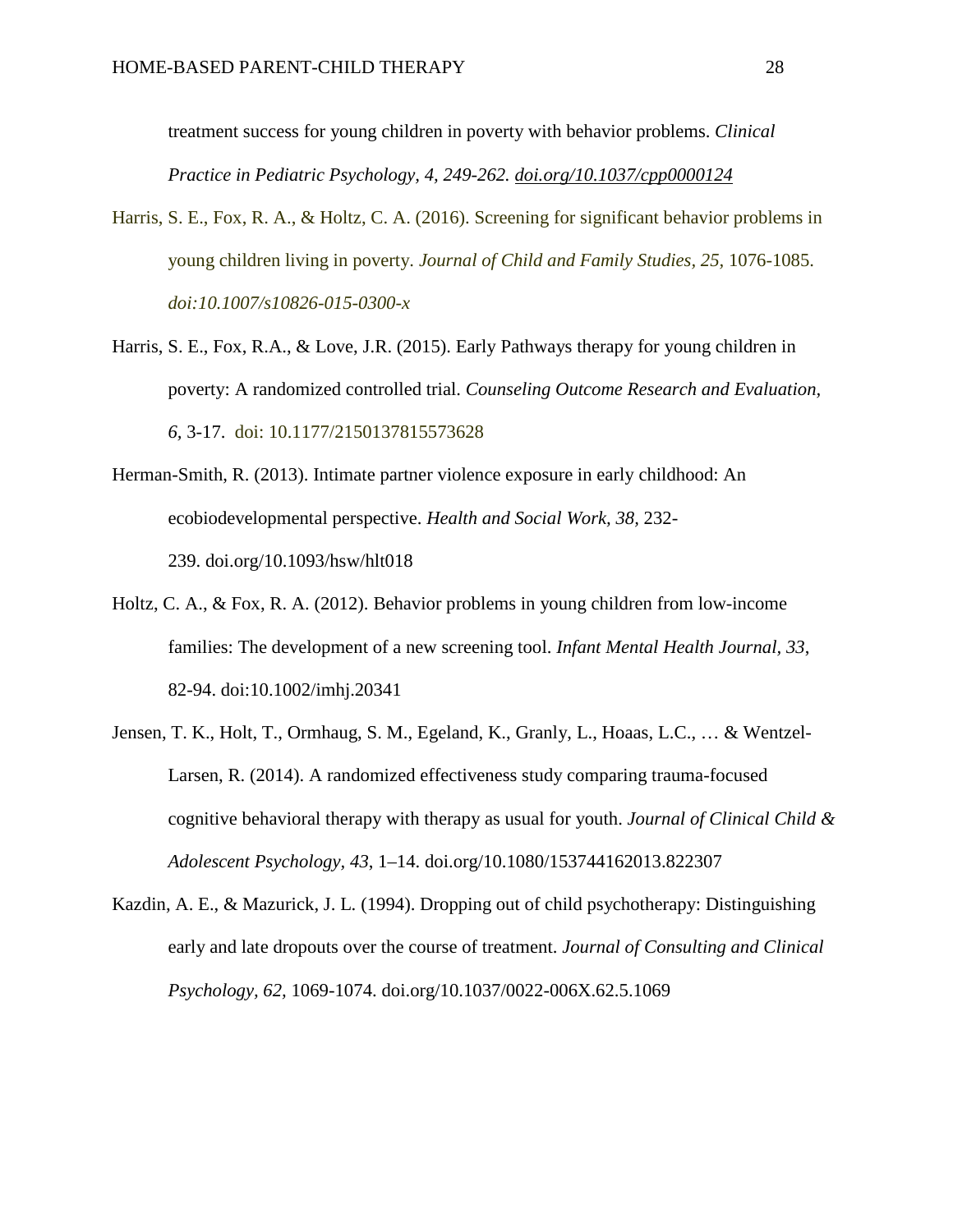- Lang, J. M., Ford, J. D., & Fitzgerald, M. M. (2010). An algorithm for determining use of trauma-focused cognitive behavioral therapy. *Psychotherapy: Theory, Research, Practice, and Training, 47,* 554– 569. doi.org/10.1037/a0021184
- Lieberman, A. F., Chu, A., Van Horn, P., & Harris, W. W. (2011). Trauma in early childhood: Empirical evidence and clinical implications. *Development and Psychopathology, 23,* 397-410. doi.org/1017.s0954579411000137
- Lieberman, A.F., & Van Horn, P. (2008). *Psychotherapy with infants and young children: Repairing the effects of stress and trauma on early attachment*. New York: The Guilford Press.
- Meiser-Stedman, R., Smith, P. Glucksman, E., Yule, W., & Dagleish, T. (2008). The posttraumatic stress disorder in preschool- and elementary school-age children exposed to motor vehicle accidents. *American Journal of Psychiatry, 165,* 1326-1337. doi.org/10.1176/appi.ajp.2008.07081282
- National Child Traumatic Stress Network (2012a, April). ABC: Attachment and Biobehavioral Catch-up. Trauma-informed interventions. Retrieved from www.NCTSN.org
- Rowan, K., McAlpine, D. D, & Blewett, L. A. (2013). Access and cost barriers to mental health care by insurance status, 1999–2010. *Health Affairs, 32,* 1723-1730. doi.org/10.1377/hlthaff.2013.0133
- Santiago, C., Kaltman, S., & Miranda, J. (2013). Poverty and mental health: How do low-income adults and children fare in psychotherapy? *Journal of Clinical Psychology, 69,* 115-126. doi.org/10. 1002/jclp.21951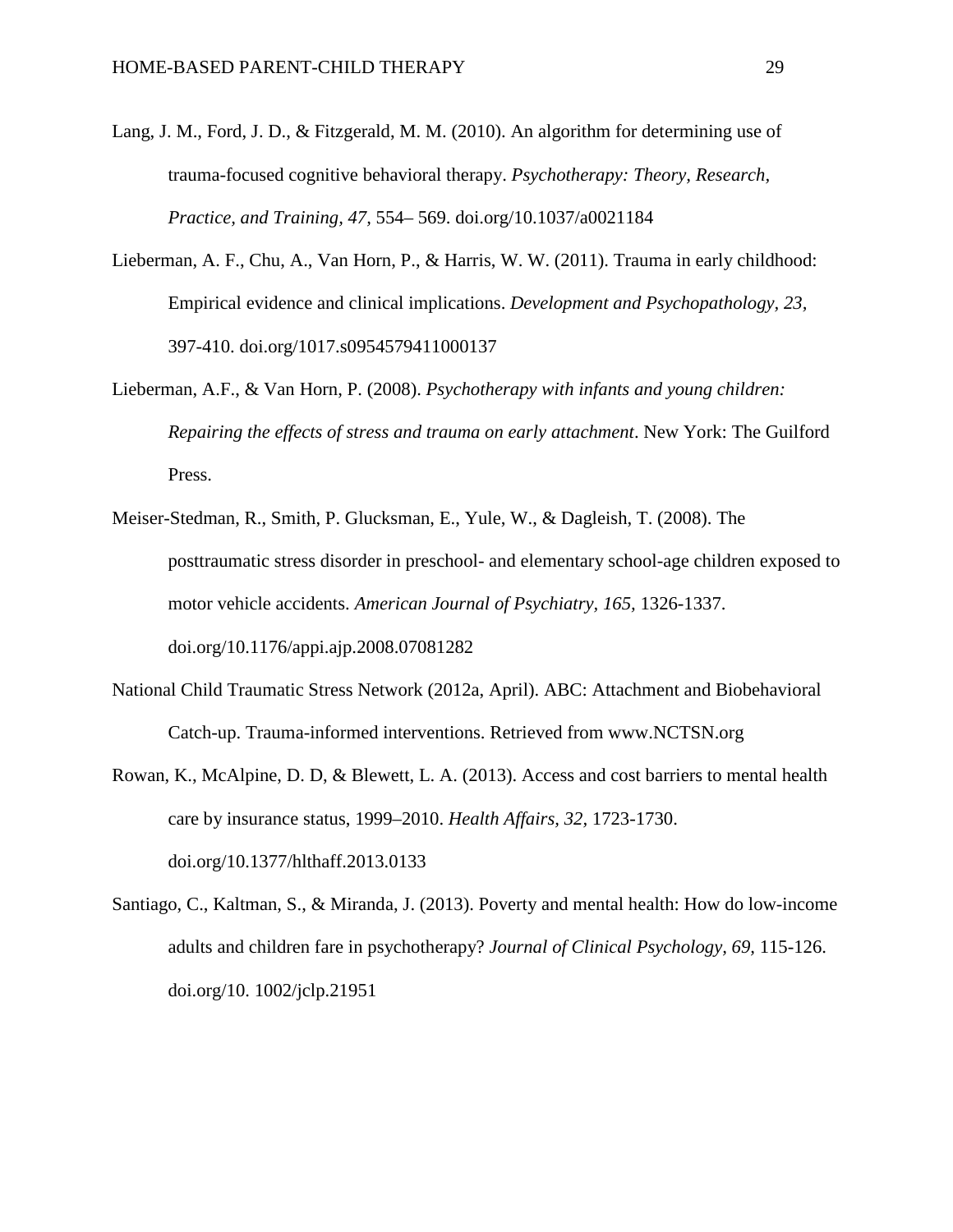- Saylor, C.F, Swenson, C. C., Reynolds, S.S., & Taylor, M. (1999). The Pediatric Emotional Distress Scale: A brief screening measure for young children exposed to traumatic events. *Journal of Clinical Child Psychology, 28*, 70-81. doi.org/10.1027/S15374424jccp2901-6
- Sheeringa, M. S. (2011). PTSD in children younger than the age of 13: Toward developmentally sensitive assessment and management. *Journal of Child & Adolescent Trauma, 3,* 181- 197. doi.org/10.1080./19351521.2011.597079
- Sheeringa, M. S., Weems, C. F., Cohen, J. A., Amaya-Jackson, L., & Guthrie, D. (2011). Trauma-focused cognitive-behavioral therapy for posttraumatic stress disorder in threethrough six-year-old children: A randomized clinical trial. *Journal of Child Psychology and Psychiatry 52,* 853–860. doi.org/10.1111.ji1469-7610.2010.02354.x
- Shonkoff, J. P., Garner, A. S., & The Committee on Psychosocial Aspects of Child and Family Health, Committee on Early Childhood, Adoption, and Dependent Care, and Section on Developmental and Behavioral Pediatrics. (2012). The lifelong effects of early childhood adversity and toxic stress. *Pediatrics, 129,* 232–246. Retrieved from http://aappolicy.aappublications.org/cgi/content/full/pediatrics;129/1/ e232
- Stiles, W. B., Honos-Webb, L., & Surko, M. (1998). Responsiveness in psychotherapy. *Clinical Psychology: Science and Practice, 5,* 439-458. doi.org/10.1111/j.1468- 2850.1998.tb00166.x

Thompson, R. A. (2014). Stress and child development. *The Future of Children, 24,* 41-59.

U.S. Department of Health & Human Services, Administration for Children and Families, Administration on Children, Youth and Families, Children's Bureau. (2016). *Childhood*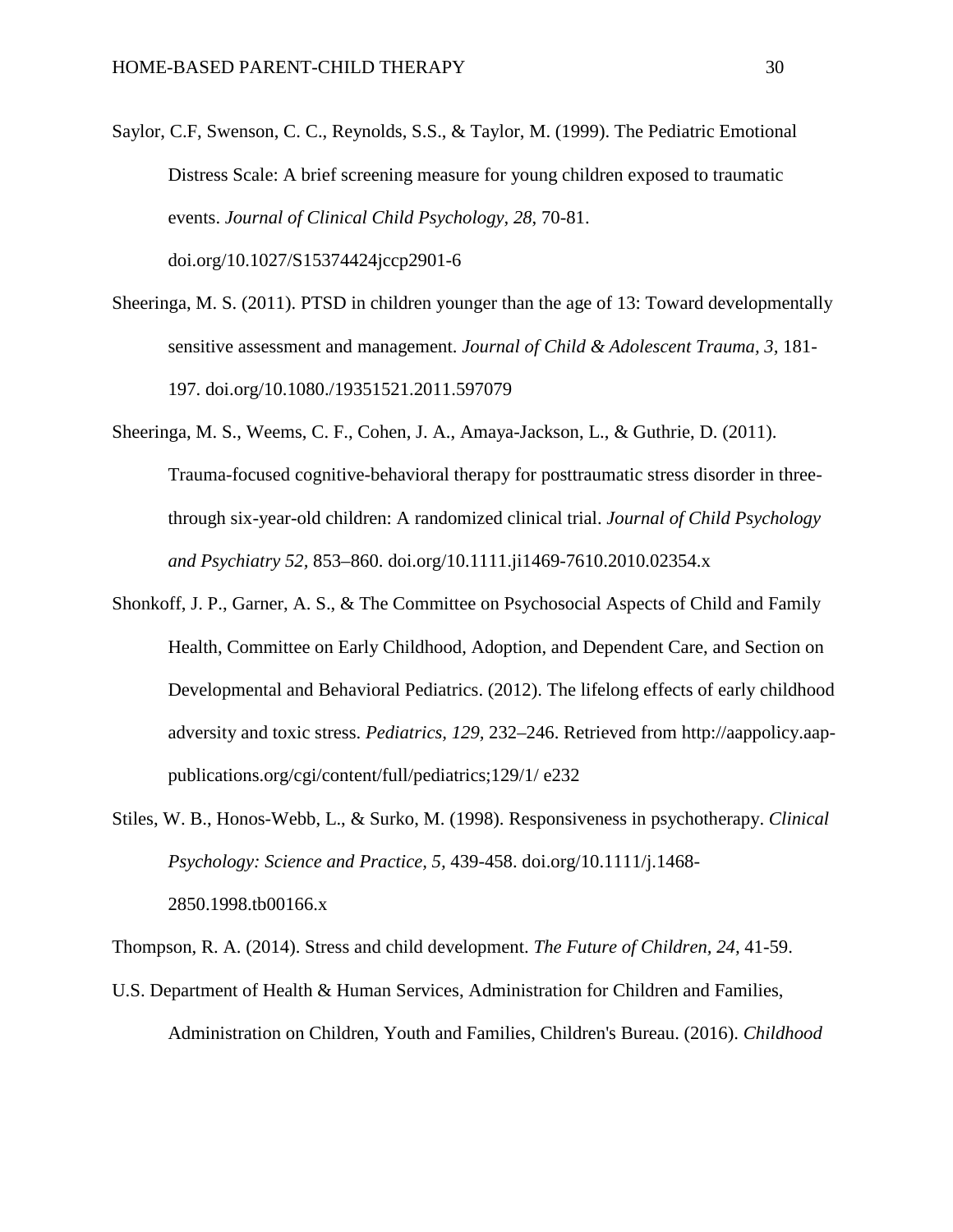*maltreatment 2014.* Retrieved from <http://www.acf.hhs.gov/programs/cb/research-data> technology/statistics-research/child-maltreatment.

Viera, A.J., & Garret, J. M. (2005). Understanding inter-observer agreement: The Kappa statistic. *Research Series, 37,* 360-363.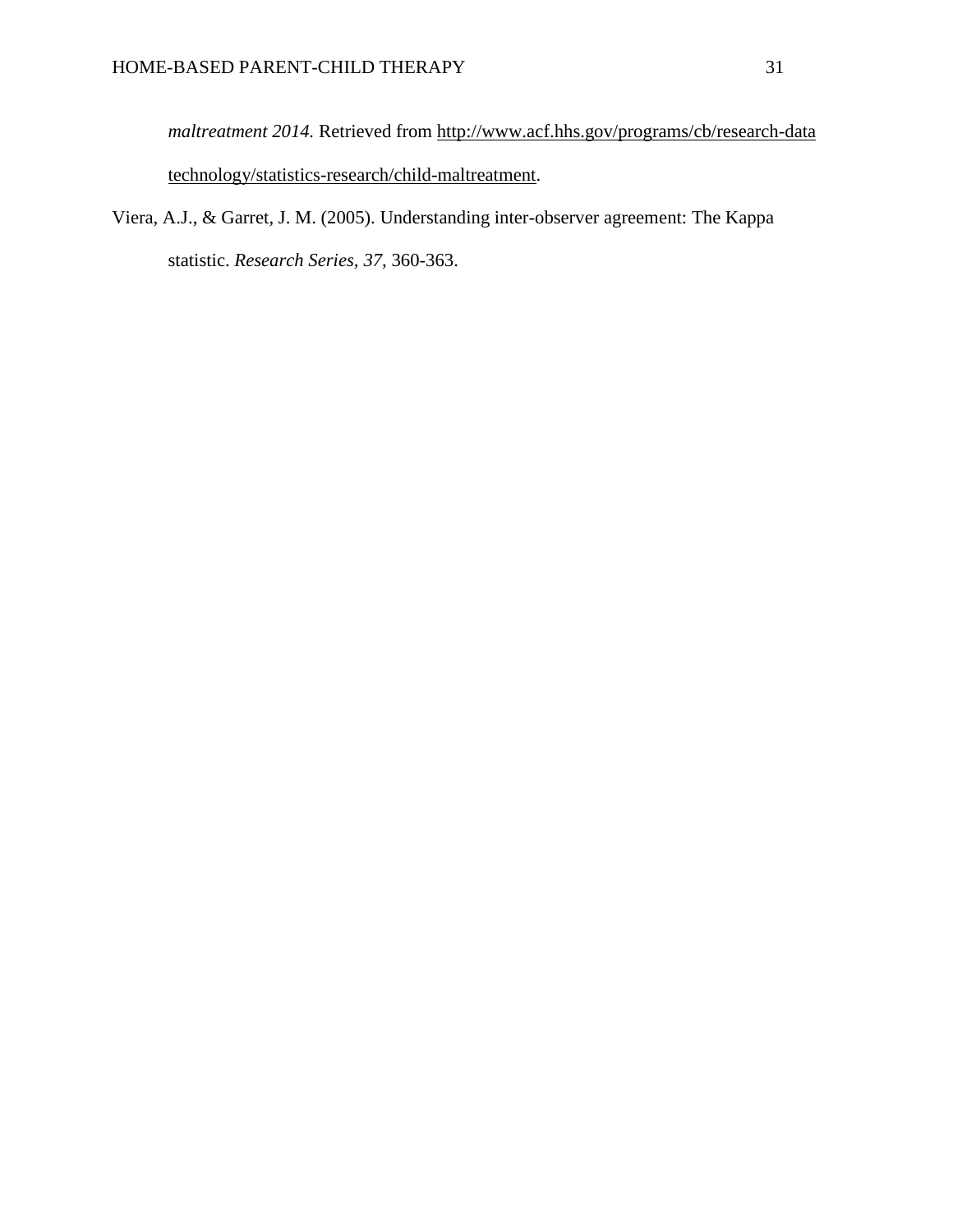

*Figure 1* Participant flowchart from random group assignment through short-term follow-up evaluations.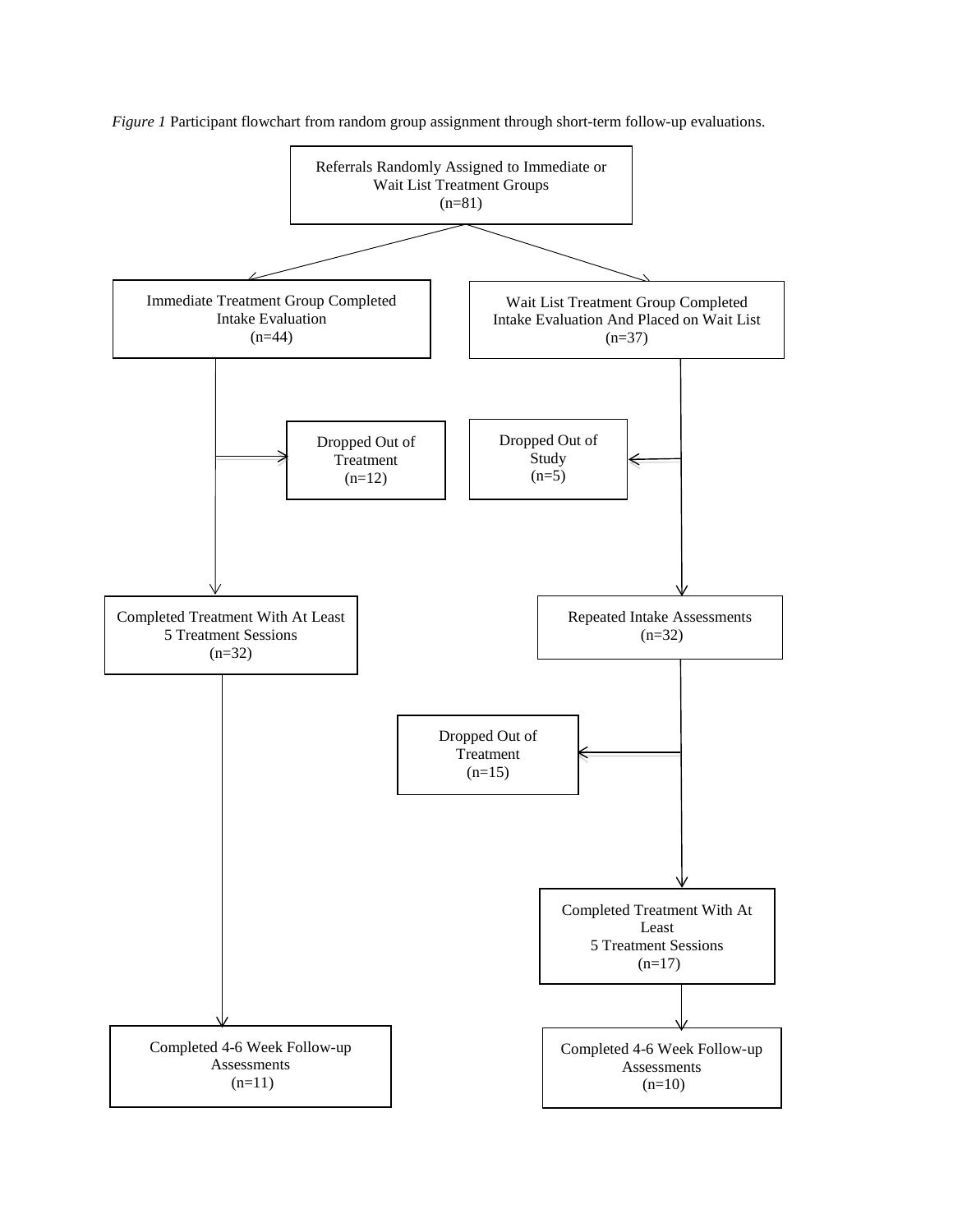# Table 1

|                                        | Immediate ( $n = 32$ ) |         |           | Wait List $(n = 32)$ |                 |       |
|----------------------------------------|------------------------|---------|-----------|----------------------|-----------------|-------|
| Variable                               | %                      | X       | <b>SD</b> | $\%$                 | $\underline{X}$ | SD    |
| Child Age (months)                     |                        | 40.91   | 14.31     |                      | 37.31           | 12.20 |
| Child Gender                           |                        |         |           |                      |                 |       |
| Males                                  | 78.1                   |         |           | 59.4                 |                 |       |
| Females                                | 21.9                   |         |           | 40.6                 |                 |       |
| Has developmental delay                | 18.8                   |         |           | 21.9                 |                 |       |
| <b>Child Race</b>                      |                        |         |           |                      |                 |       |
| African American                       | 31.3                   |         |           | 53.1                 |                 |       |
| Multiracial                            | 34.4                   |         |           | 21.9                 |                 |       |
| Latina/o                               | 21.9                   |         |           | 15.6                 |                 |       |
| European American                      | 12.5                   |         |           | 9.4                  |                 |       |
| Caregiver                              |                        |         |           |                      |                 |       |
| Biological mother                      | 53.1                   |         |           | 62.5                 |                 |       |
| Both parents                           | 25.0                   |         |           | 12.5                 |                 |       |
| Foster/kinship                         | 15.6                   |         |           | 15.7                 |                 |       |
| Other relative                         | 6.3                    |         |           | 9.4                  |                 |       |
| Caregiver age                          |                        | 32.16   | 10.25     |                      | 30.91           | 10.95 |
| Caregiver married                      | 15.6                   |         |           | 15.6                 |                 |       |
| Caregiver employed                     | 50.0                   |         |           | 46.9                 |                 |       |
| Mother finished 12 <sup>th</sup> grade | 84.0                   |         |           | 84.6                 |                 |       |
| Father finished 12 <sup>th</sup> grade | 76.5                   |         |           | 58.8                 |                 |       |
| Children in home                       |                        | 2.63    | 1.41      |                      | 2.56            | 1.08  |
| Number of traumatic events             |                        | $5.06*$ | 2.72      |                      | 3.78            | 1.84  |

*Between Group Comparisons of Demographic Variables for Immediate Treatment and Wait List Groups*

*Note: \*p<.05*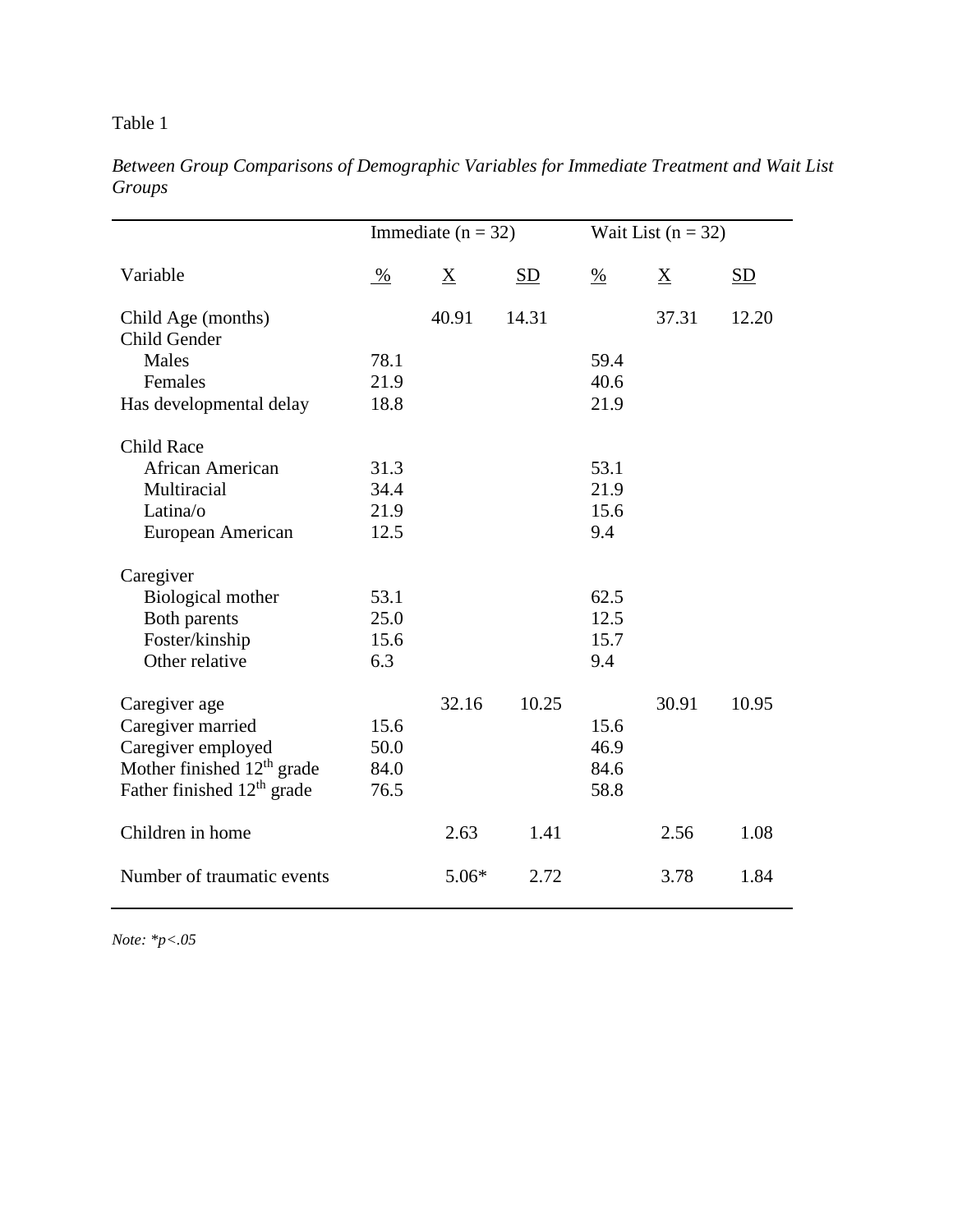# Table 2

|                 | Time 1            |           |                   |       |                    | Time 2 |                     |      |                |
|-----------------|-------------------|-----------|-------------------|-------|--------------------|--------|---------------------|------|----------------|
|                 | <b>IT Pretest</b> |           | <b>WL</b> Pretest |       | <b>IT Posttest</b> |        | <b>WL</b> Pretest 2 |      |                |
|                 |                   |           |                   |       |                    |        |                     |      |                |
| <b>Measures</b> | $\overline{M}$    | <b>SD</b> | $\boldsymbol{M}$  | SD    | $\boldsymbol{M}$   | SD     | $\boldsymbol{M}$    | SD   | $\overline{d}$ |
|                 |                   |           |                   |       |                    |        |                     |      |                |
| <b>ECBS-CBS</b> | 23.03             | 4.25      | 22.81             | 4.24  | $17.70***$         | 4.49   | 22.17               | 4.73 | .97            |
| <b>PEDS-AW</b>  | 11.44             | 3.47      | 11.81             | 4.06  | $8.52***$          | 2.06   | 11.10               | 2.80 | 1.05           |
| PEDS-F          | 12.13             | 3.29      | 11.97             | 3.43  | $8.69**$           | 3.33   | 10.65               | 3.32 | .59            |
| <b>PCRS</b>     | 60.47*            | 14.67     | 52.03             | 13.13 | 64.77**            | 18.38  | 56.44               | 3.96 | .52            |
|                 |                   |           |                   |       |                    |        |                     |      |                |
| TR              | n/a               |           | n/a               |       | 9.81***            | 1.99   | 6.47                | 1.66 | 1.82           |

*Analyses of Covariance for Dependent Measures for Immediate Treatment (IT) and Wait List (WL) Groups at Pretest and Posttest/Pretest 2*

*Note.* \**p<.05, \*\* p<.01, \*\*\*p<.001.* Adjusted Time 2 scores based on analyses of covariance (ANCOVA). The notation *d* refers to Cohen's *d* effect size of ANCOVA comparisons at Time 2 with pretest scores as covariates, based on adjusted mean scores. For TR, the notation *d* refers to Cohen's *d* effect size of ANOVA comparison at Time 2.